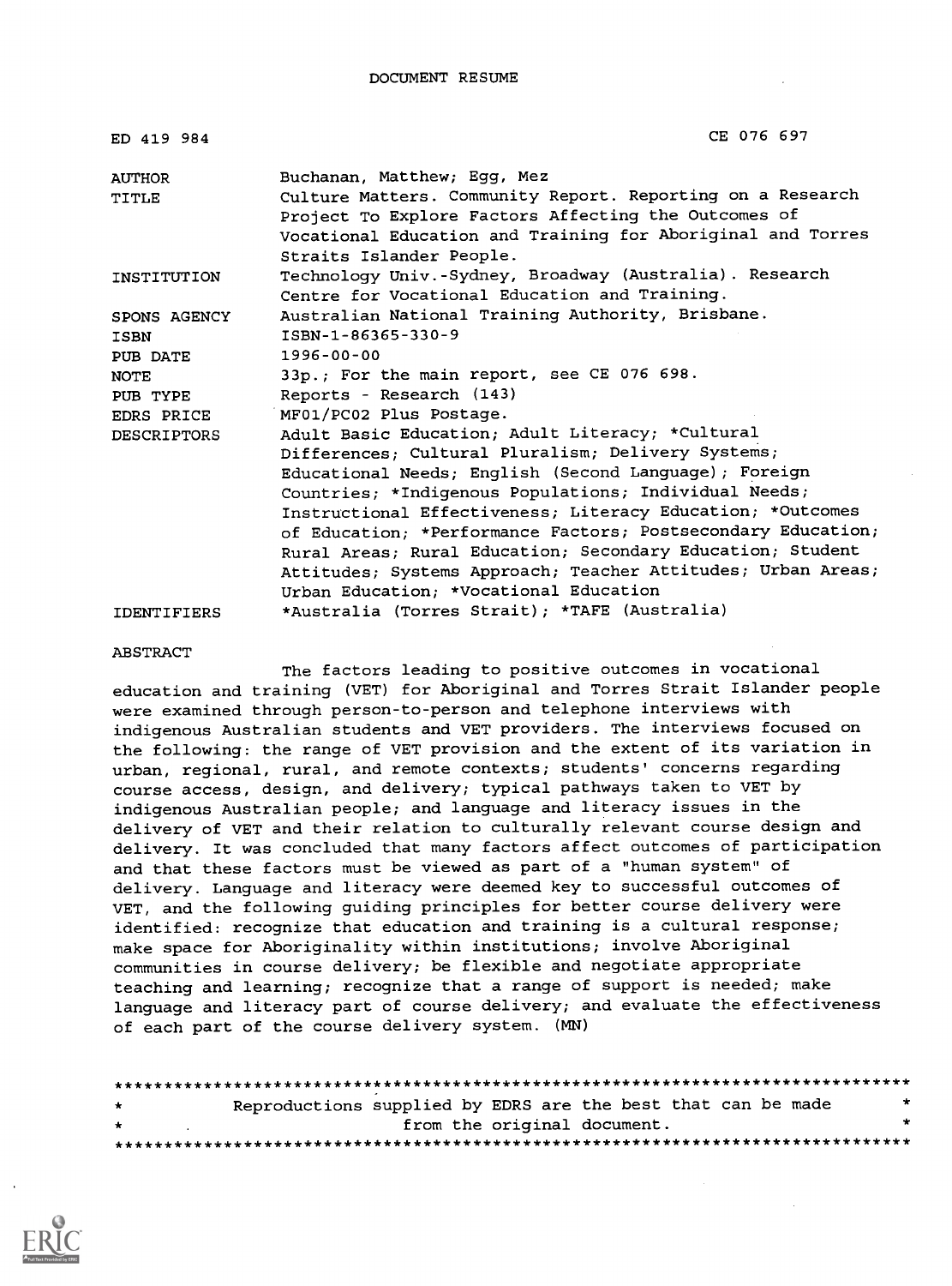# **Culture Matters Community Report**

U.S. DEPARTMENT OF EDUCATION  $\begin{bmatrix} \vdots \\ \vdots \\ \vdots \end{bmatrix}$ CATIONAL RESOURCES INFORMATION CENTER (ERIC)

- This document has been reproduced as  $\frac{1}{2}$ <br>received from the person or organization  $\frac{1}{2}$ (с
- O Minor changes have been made to improve reproduction quality.

 $\mathbb{G}^{\mathbb{Z}}$ 

Points of view or opinions stated in this docu-ment do not necessarily represent official OERI position or policy.

PERMISSION TO REPRODUCE AND DISSEMINATE THIS MATERIAL HAS BEEN GRANTED BY

TO THE EDUCATIONAL RESOURCES INFORMATION CENTER (ERIC)

ನ

Q

 $\varphi$  $\ell$ 

 $\gtrsim$ 

 $\mathcal{V} \rightarrow \mathcal{V}$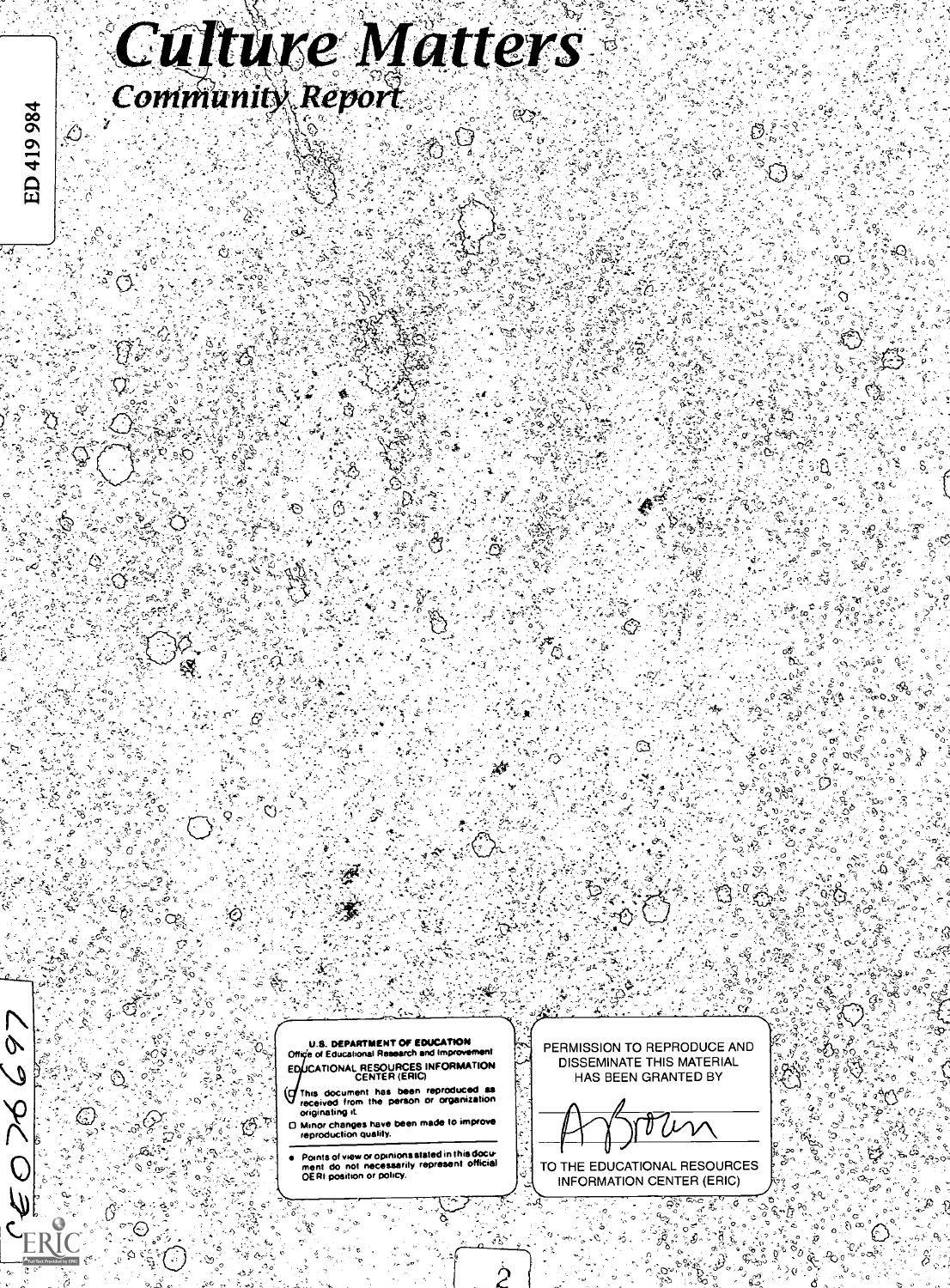# Culture Matters Community Report

Reporting on a research project to explore factors affecting the outcomes of vocational education and training for Aboriginal and Torres Straits Islander people

> Written by Matthew Buchanan and Mez Egg For the Project Team

> > Project Team

John McIntyre William Ardler Terri Morley-Warner Nicky Solomon Laraine Spindler

Wendy Brady Gwen Millar Barbara Mitchell Rod Ogilvie Angela Phillips Jill Scanlan Heather Soloman Iris White Loris Williams Nola Wood

> Research Centre for Vocational Education and Training Faculty of Education, University of Technology Sydney

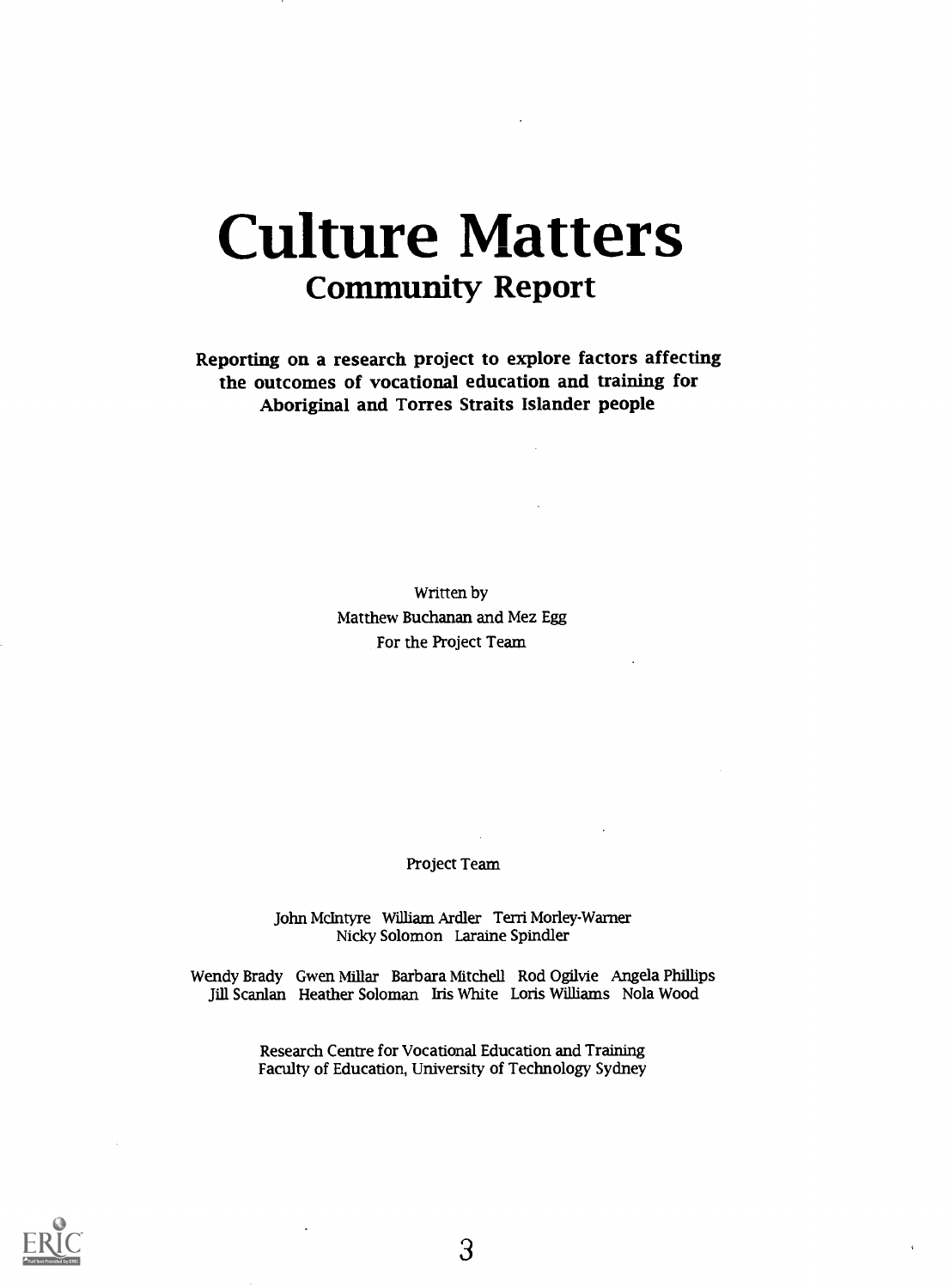The Main Report and additional copies of this Community Report are available from:

The Research Manager Research Centre for Vocational Education and Training Faculty of Education University of Technology,Sydney

PO Box 123 Broadway NSW 2007 Ph 612 9514 3700 Fax 612 9514 3737 email: rcvet@uts.edu.au

Culture Matters Community Report ISBN 1 86365 330 9 Culture Matters Main Report ISBN 1 86365 331 7

Original cover artwork by Dean Beale 02 601 2473



 $\varphi$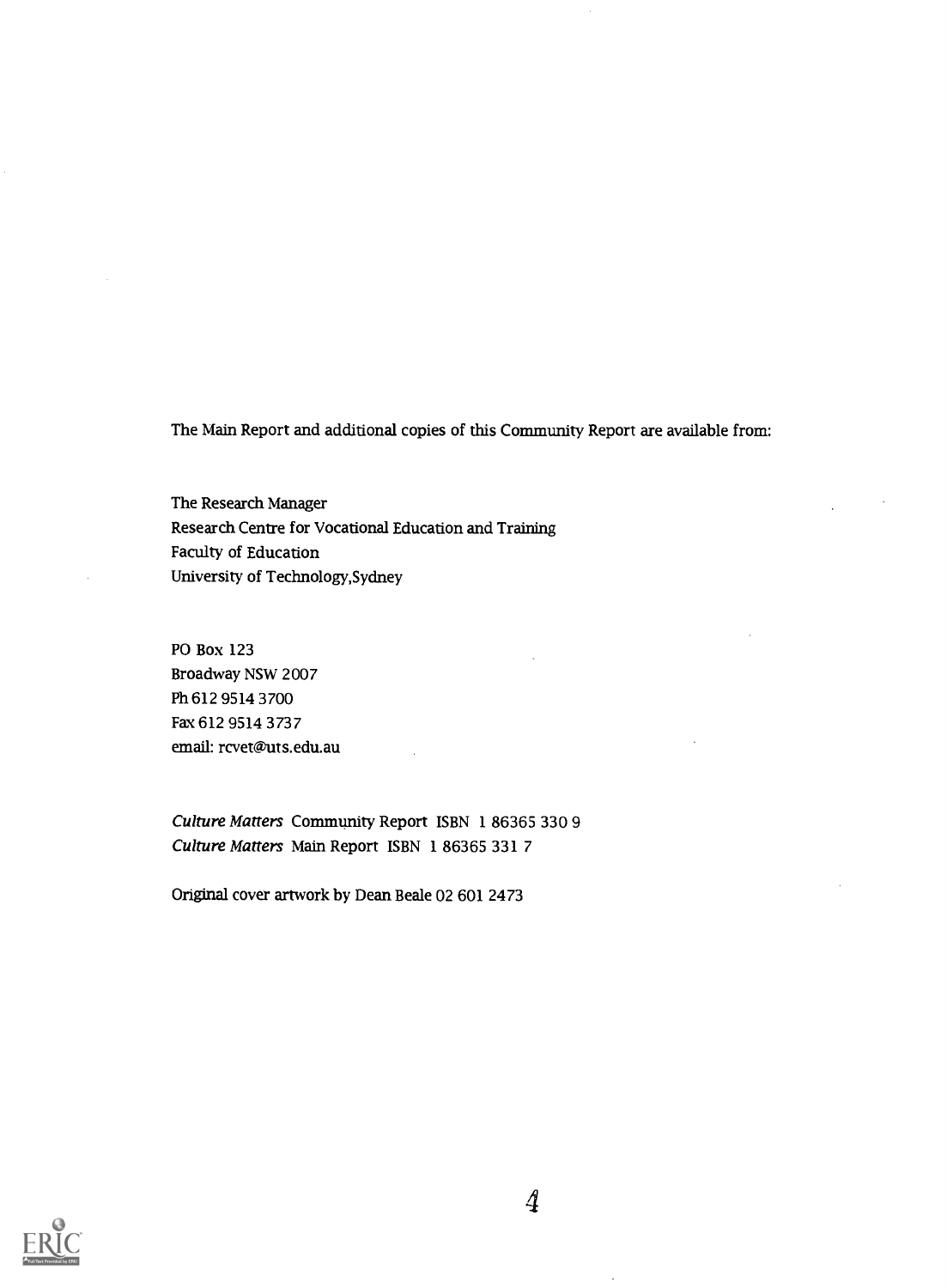This project has been assisted by the Commonwealth Government through the National Research Advisory Council of the Australian National Training Authority



AUSTRALIAN NATIONAL TRAINING **AUTHORITY** 



 $\bar{z}$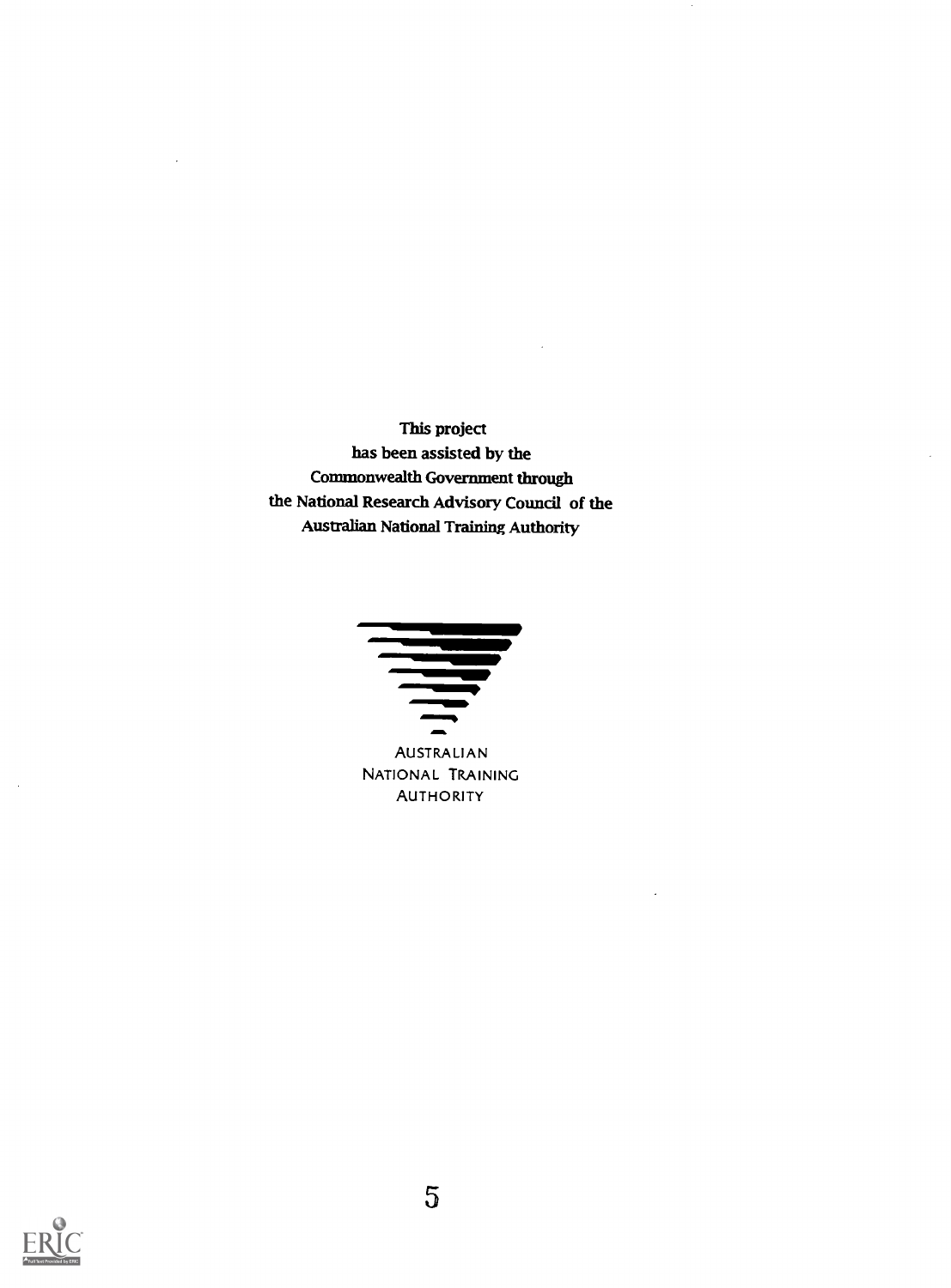### **Contents**

| <b>Culture Matters:</b><br>The Community Report            | $\mathbf 1$ |
|------------------------------------------------------------|-------------|
| Chapter 1<br>Why was the project needed?                   | 3           |
| Chapter 2<br>What did the researchers do?                  | 6           |
| Chapter 3<br>Pathways: learners' stories                   | 11          |
| Chapter 4<br>What the research found                       | 15          |
| Chapter 5<br>Guiding principles for better course delivery | 18          |
| Chapter 6<br>What did the report recommend?                | 23          |

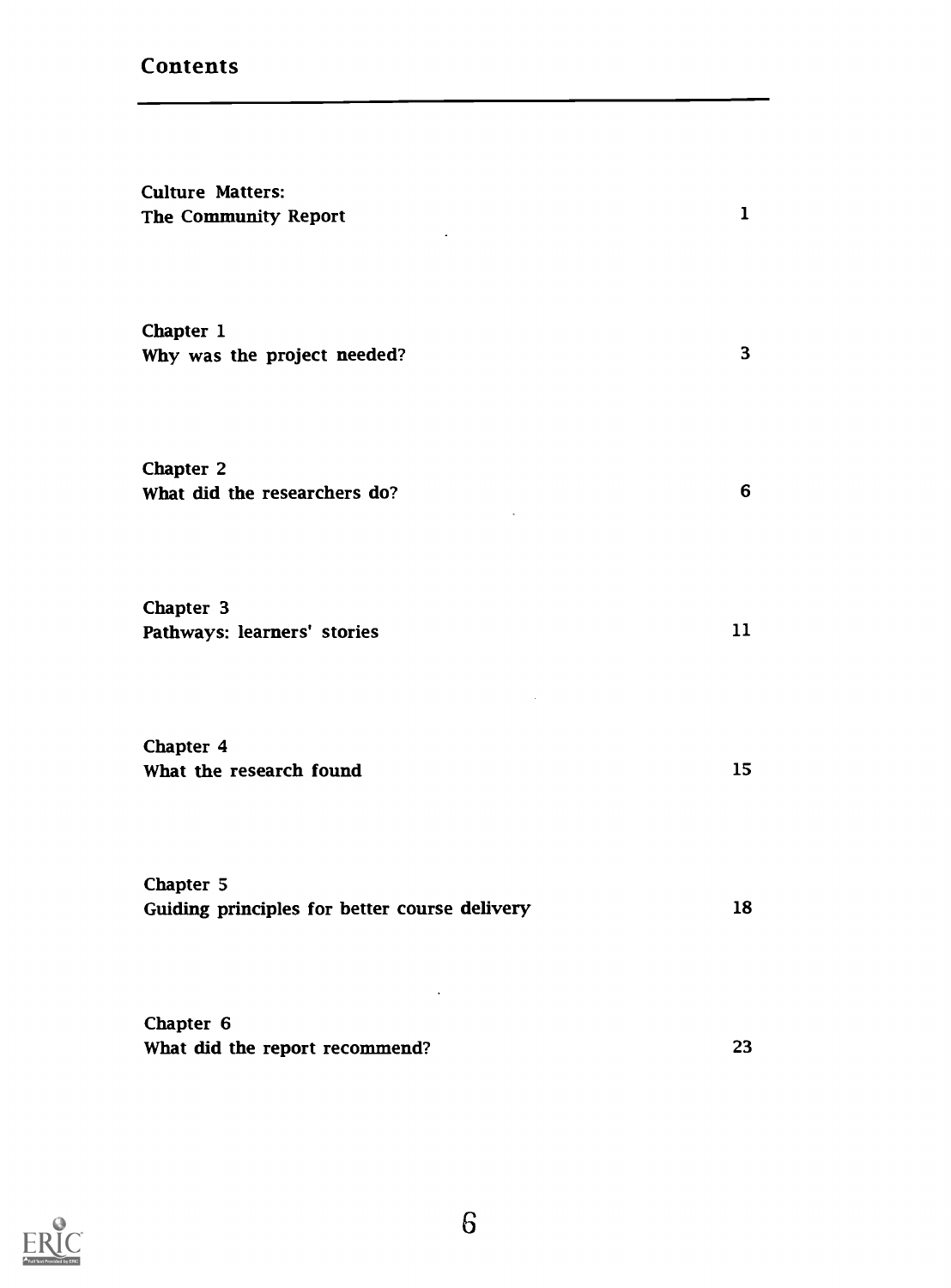# Culture Matters

Community Report

Reporting on a research project to explore what factors affect the outcomes of vocational education and training for Aboriginal and Torres Straits Islander people

There's an Aboriginal perspective throughout this whole course. It addresses Aboriginal issues and needs by assisting us to be able to work with our community and write about that, and share our knowledge with our peers. The structure suits my needs as an academic and Koori. The block suits my work and groups suit my culture. We feel comfortable with lecturers & coordinators. I know they would be understanding and help us plan around our problems. I've only been in it a little while, but it makes me feel positive I'm going to get a lot out of it. Billy

It made the course so much harder because cultural background wasn't taken into consideration. I found the course very difficult because, in some ways I didn't really know what I was doing. The academic procedures were totally new to me. I had to go over the instructions several times to ensure that I met their deadline. I had no assistance at all, I didn't have any contact. I didn't understand the new kinds of writing. I am not sure if the course could meet my needs. Wilma

The right of access to vocational education and training for indigenous people has been stressed as part of policies in a wide range of areas including education, employment, reconciliation and the recommendations of the Royal Commission into Deaths in Custody.

For over twenty years, government policies have urged Australian education and training institutions to respond to the needs of Australian indigenous people. As a result, TAFE colleges and universities have expanded courses and in many cases, courses have acknowledged the culture and identity of Aboriginal and Torres Strait Islander students. These efforts have led to increased access and participation.

However, we need to learn more about what factors 'make a difference'. We are only beginning to understand how to deliver education and training that both affirms the culture of indigenous Australians and which results in quality outcomes especially in regard to employment.

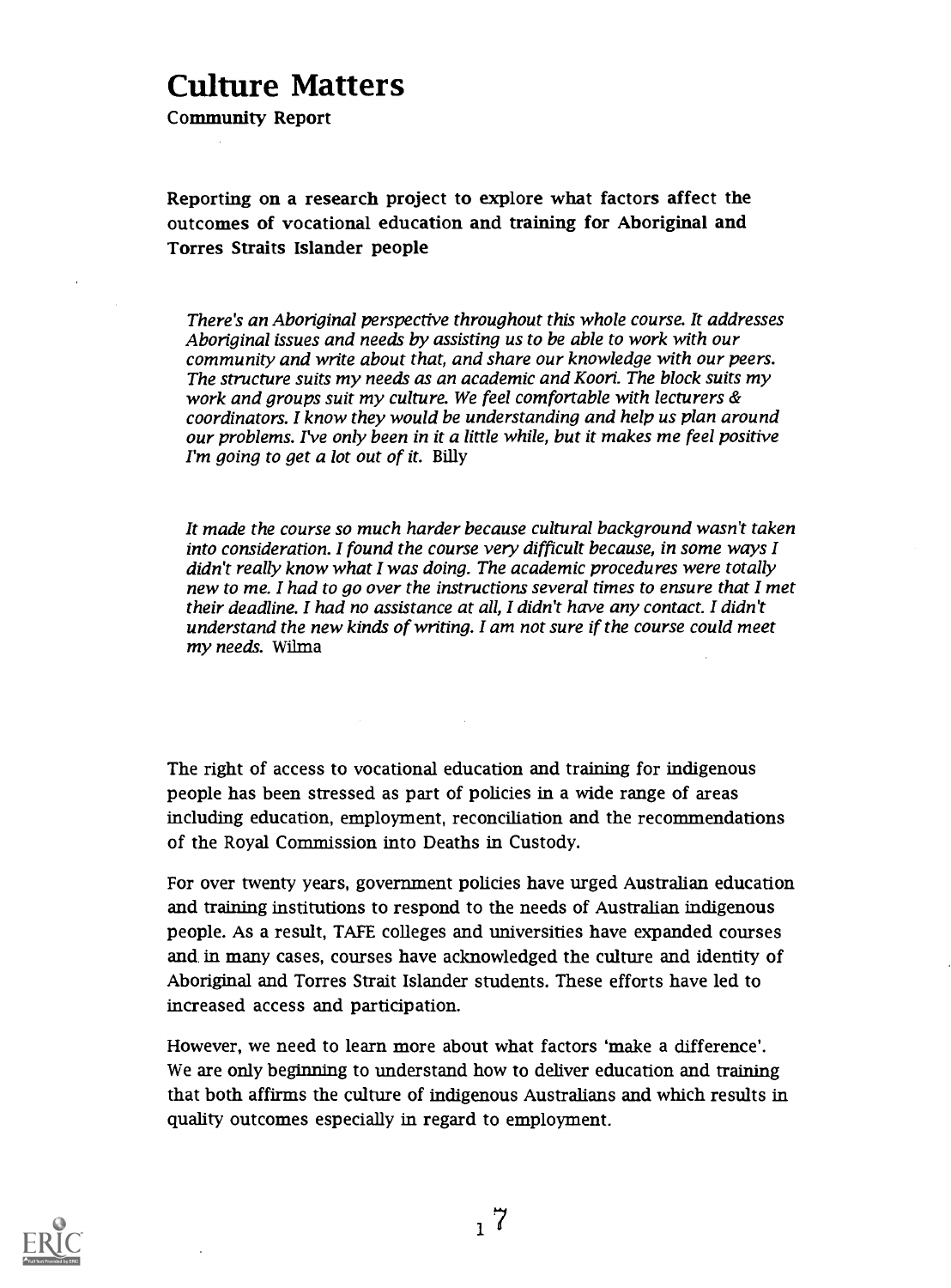#### Definition

The outcomes of courses for Aboriginal and Torres Strait Islander students are many. An 'outcome' is the practical result of a course, for example, getting a job or gaining entry to university or gaining skills to work in the community. The following is a list of some outcomes of participation in vocational education and training referred to in this Report:

| <b>Examples of Outcomes</b>                                                                                                                                                                                                                                                                                                                                |
|------------------------------------------------------------------------------------------------------------------------------------------------------------------------------------------------------------------------------------------------------------------------------------------------------------------------------------------------------------|
| Employment-related outcomes:                                                                                                                                                                                                                                                                                                                               |
| The course gave me the skills I needed to get a job<br>The course gave me promotion in my job<br>The course gave me what I needed to become permanent staff member<br>The course improved my job performance<br>The course helped me meet other Aboriginal workers in the field                                                                            |
| Knowledge-related Outcomes                                                                                                                                                                                                                                                                                                                                 |
| The course increased my skills and knowledge<br>The course developed my study skills<br>The course built up my literacy skills<br>The course taught me to look at the politics of society                                                                                                                                                                  |
| Community-related Outcomes                                                                                                                                                                                                                                                                                                                                 |
| The course gave me counselling skills for work in my community<br>The course helped us to set up a small business<br>The course has helped to create work for people<br>The course has got people here participating in education                                                                                                                          |
| Personal and SocialOutcomes:                                                                                                                                                                                                                                                                                                                               |
| The course made me stronger made me realise my culture and identity<br>The course gave me computing skills I need at work<br>The course gave me the academic skills to get into the course<br>The course gave me the confidence to go on with study<br>The course helped me deal with the loss of my parents<br>The course opened up a new interest for me |

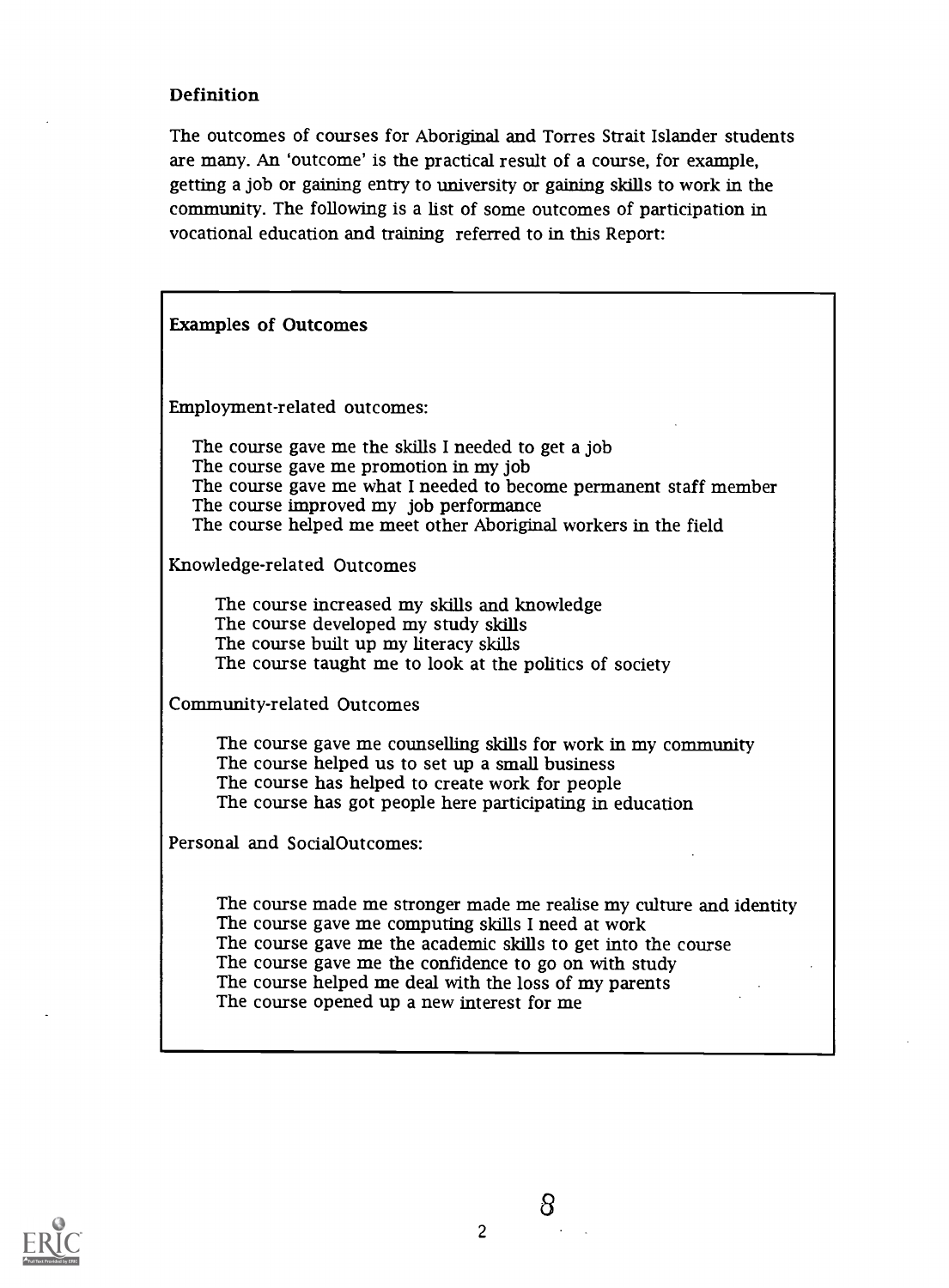In 1994 the University of Technology, Sydney received funding from Australian National Training Authority (ANTA) for a project to examine the factors which lead to positive outcomes in vocational education and training (VET) for indigenous Australians. The project explored these questions:

> What factors affect the outcomes of participation for indigenous Australian peoples?

What are the implications of a better understanding of these factors for policy and practice?

The project was carried out by Research Centre for Vocational Education and Training at the university. The research explored both 'cultural issues' and matters of educational quality related to institutional factors. There were four main directions:

- + What is the range of vocational educational and training (VET) provision, and to what extent does it vary according to urban, regional and rural and remote contexts. To what extent should VET delivery differ according to these contexts?
- $\clubsuit$ What are the main concerns of students in areas such as -Access and entry requirements Course design The cultural appropriateness of teaching and learning Support and assistance Assessment practices
- What are the typical pathways taken to vocational ❖ education and training by indigenous Australian people? What do these pathways say about the gaps between course outcomes at the early stages and later stages of learning ?
- What are the main language and literacy issues in the ❖ delivery of VET and how do they relate to the need for a culturally relevant course design and delivery? What recognition is there of the role of Aboriginal languages?

The project team was committed to making contact with indigenous Australian students and coordinators and worked with indigenous Australian researchers to ensure the research was culturally friendly and appropriate. These researchers were past students or community workers with contacts in their communities or networks.

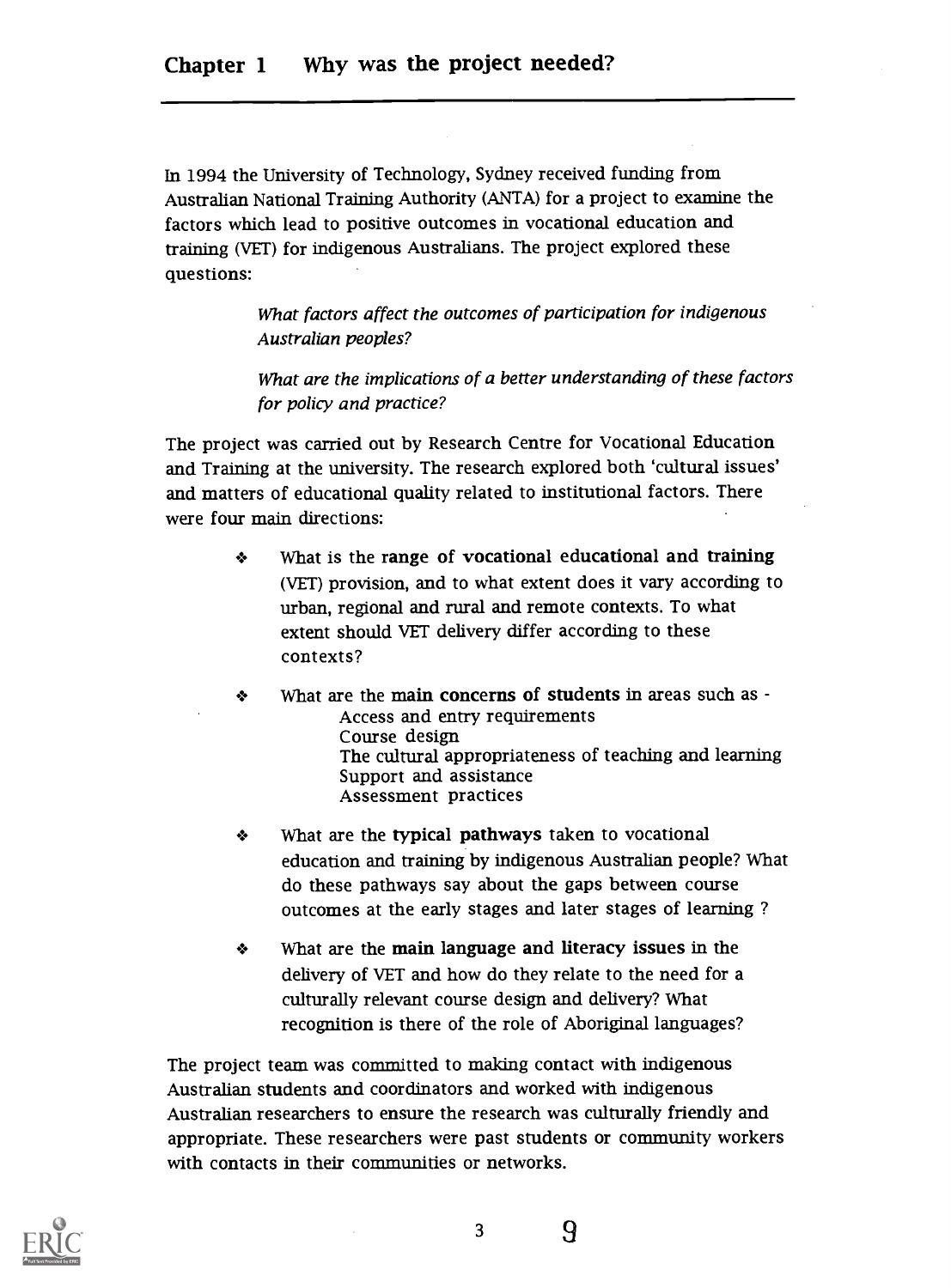The project was personal and interactive and used person-to-person and telephone interviews to collect information from seventy students and over forty institutions. Only people who had participated in some education or training were interviewed. Interviews with students began with the researcher making a map of the student's educational and life journey:

- $\bullet$ where they went to school, their experiences there, when they left;
- the effects of family responsibilities; ❖
- ❖ what work or training they had done and how they came to do their most recent course, their experiences the course.

The interviews together present a picture of Aboriginal 'success stories' in education and training. From this perspective the research has been able to talk about what produces positive outcomes.

The interviewers contacting institutions spoke to indigenous Australian people who were running programs or were involved in teaching them. The interviewer explored:

- ÷ history and background of the course, its philosophy and approach;
- ❖ the involvement of the Aboriginal community
- $\clubsuit$ the different practices and procedures followed in working with indigenous Australians.

When the interviews were completed, the team began to write the report over a number of months. All people interviewed were sent copies of interview notes and draft copies of the report. Researchers came to a workshop to review the research process and comment on the draft report.

#### What was the thinking at the beginning of the research?

Although there is increasing recognition that vocational and educational training is a cross-cultural experience for Aboriginal peoples there is a lack of information and guidelines on how to use this knowledge to improve courses. By talking to Aboriginal learners, teachers and administrators, the research aimed to come up with such guidelines

There were some important basic agreements among the research team from the beginning of the project:

> ❖ There is a wide range of issues which influence the outcomes of participation for indigenous Australian people including pathways, assessment and support - and they are related to each other;



<sup>4</sup> 1.0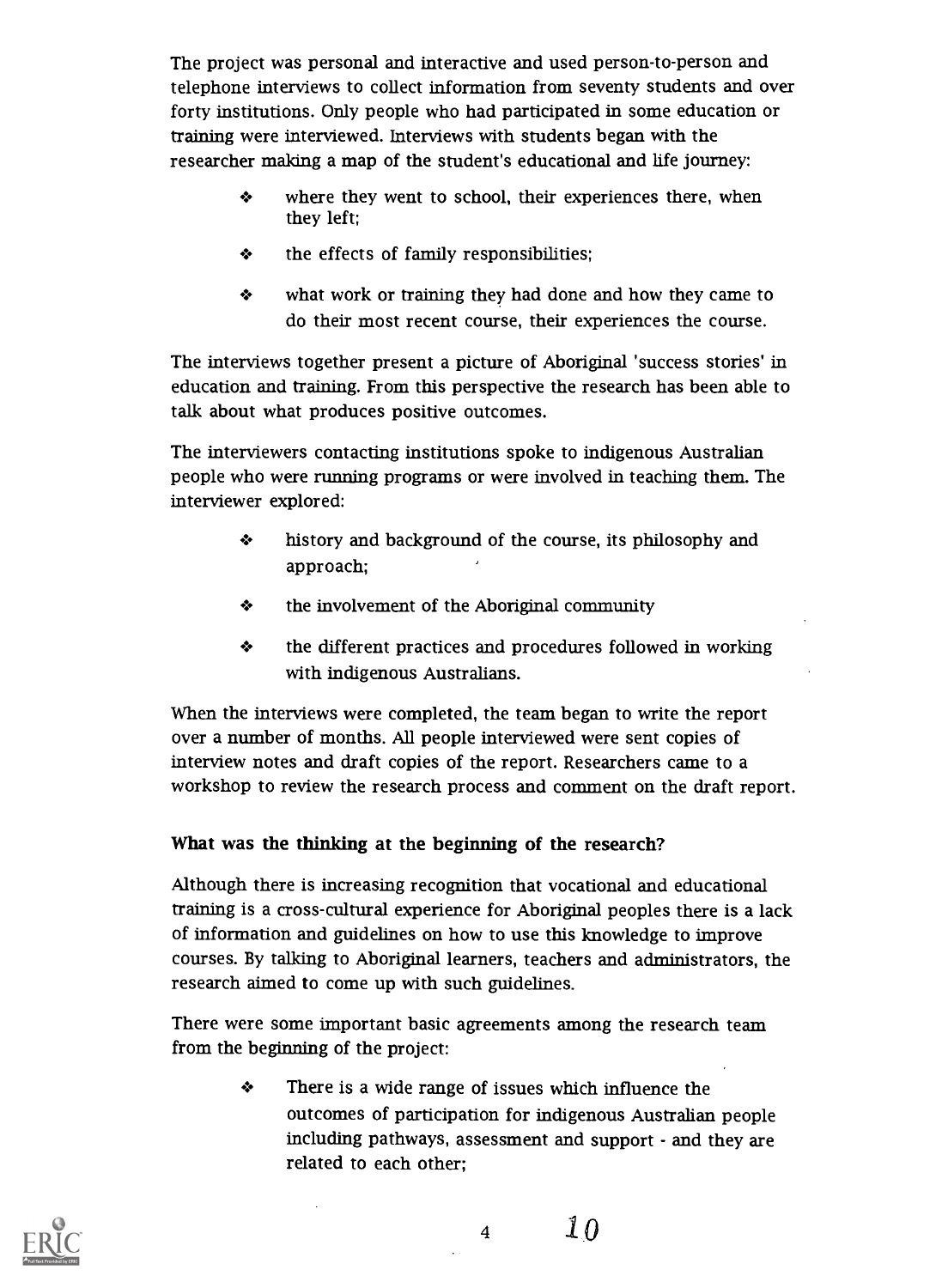- It is not enough to look at participation purely in statistical ÷ terms, it is crucial to look at what Aboriginal and Torres Strait Islander people say about their experiences;
- Participation can be seen from the perspective of the ❖ individual person and their life, as well as from the perspective of the institution and its policies and practices.

Government policies about VET for Aboriginal and Torres Strait Islander people have had several themes. These themes (listed below), also influenced the way the researchers thought about the project.

#### Disadvantage

It is acknowledged that there has been systematic discrimination in the past against indigenous Australian communities, and that there should be a stronger response to their education and training needs

#### Community consultation

The acknowledgment of Aboriginal culture and identity in course design and delivery by institutions means greater consultation with communities about their education and training needs, and the development of culturally appropriate courses. Institutions should also recognise the need to make links to employment in community development.

#### Self -determination

The legitimate right of indigenous Australians to take control of Aboriginal decision-making in education and training although accepted, needs to be acted on more effectively. Governments should fund independent Aboriginal education and training providers and develop ways to ensure that publicly funded courses for Aboriginal people are more driven by their vocational education and training needs than by government agendas.

#### Training reform

Experience has shown that training reforms such as the emphasis on accreditation for courses may have the effect of decreasing access and participation of indigenous Australians, unless steps are taken to develop culturally appropriate courses for indigenous Australians. Pathways from basic to higher levels of qualification and employment must be created.

#### Diversity

Indigenous Australian peoples and their communities have a wide range of education and training needs. The location of the community, its needs as identified by the community, and the nature of the labour market should all be taken into account.

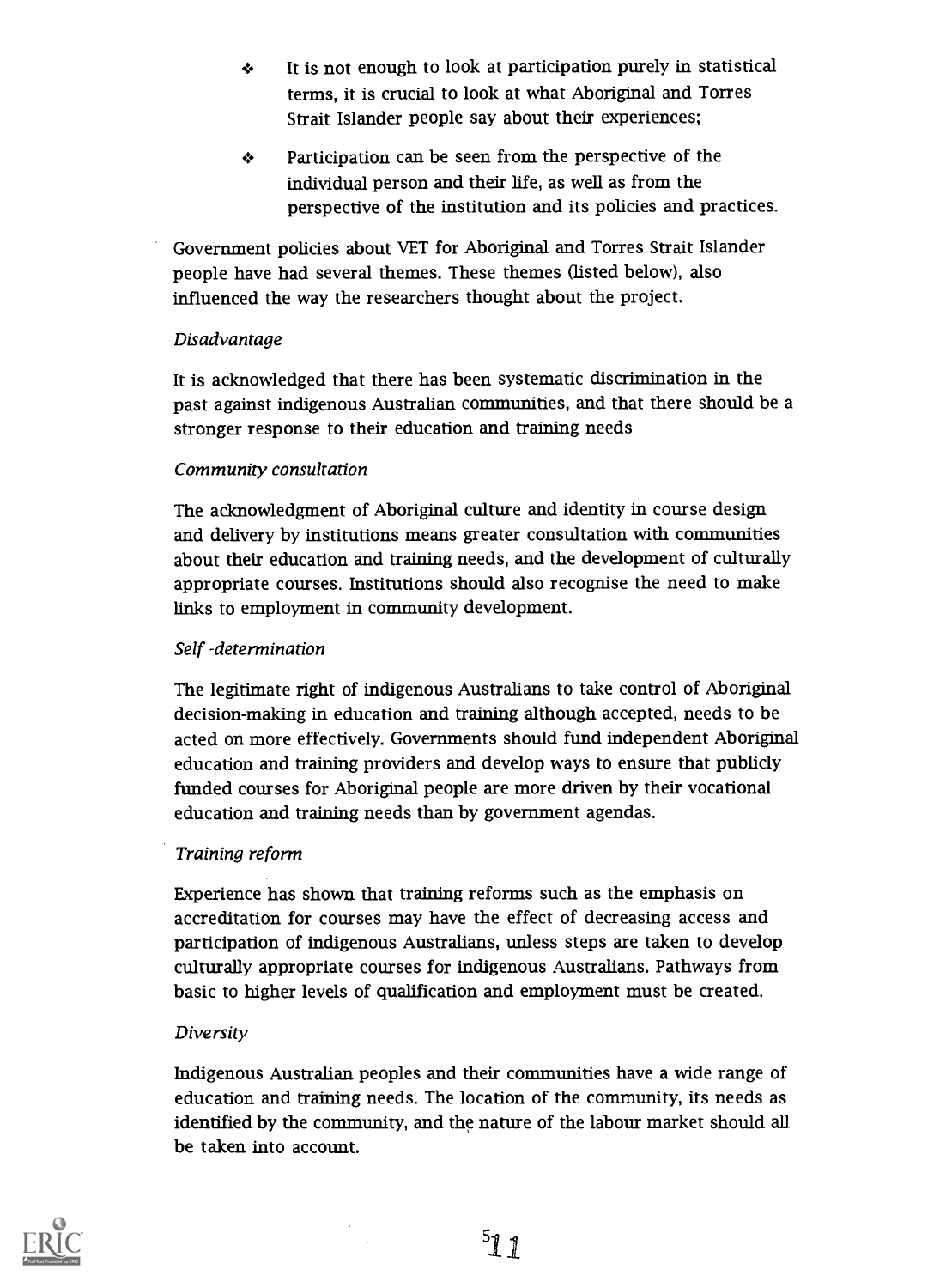The researchers were committed to making sure that indigenous Australian people were able to voice their opinions through the report. With this in mind, the project used a collaborative approach to bring out the meanings that make up the Aboriginal perspective.

Aboriginal and non-Aboriginal academics worked together in the project. Also, indigenous Australian researchers were employed to collect information using personal and telephone interviews with Aboriginal students and teachers in a range of VET providers. One of the true strengths of the research is the focus on how indigenous Australian people, the participants, experience the whole range of factors involved with course design and delivery and the emphasis on exploring how each factor relates to the other to look at the whole 'system'.

Researchers gave the people they interviewed feedback about the report on the learner interviews so they could see how their information had contributed to the reporting of the research. Researchers too, gave feedback to the research team when they finished the interviews and they later workshopped parts of the draft report with the team.

Although the researchers thought about using sample surveys, they decided to use personal interviews. Surveys were felt to be an inappropriate way to explore the views of indigenous Australian teachers and learners. This was for three reasons:

- ÷ The long history of non-Aboriginal researchers using Aboriginal people as 'objects for scientific study' who do not need to be consulted about the research
- ❖ The survey method can easily distort or silence the voices of indigenous Australian people by restricting the way people can express their opinions
- ❖ People would not be prepared to participate in an impersonal survey, as, in the past, such surveys were seen to be forms of surveillance and control.

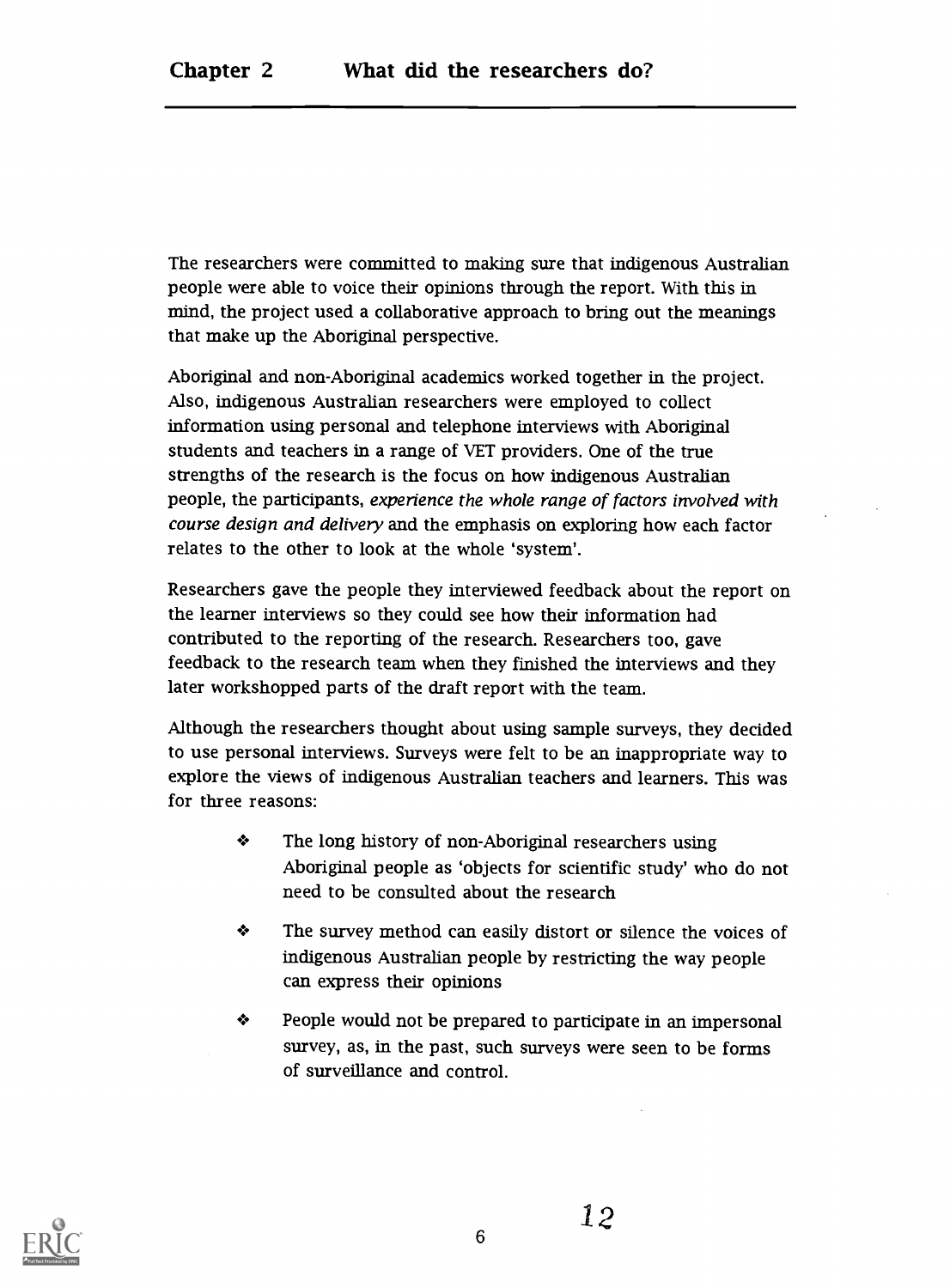The Learner Interview



#### Listening to learners' experiences

The interview was a conversation between the Aboriginal researcher and the student, and covered the learner's educational and life journey, and their pathway into VET. Together they put together a map recording events such as when the person left school, their kind of working life, whether they had worked for government, an Aboriginal community or in business and the kind of courses they had done. Then the interviewer asked questions about the person's experience of a current or recent course including the following:

#### Choosing your current course

How did you choose your current course? Was there any particular reason such as goals or advice from the community? Did you have any long term goals? Was the course a first choice or second preference?

#### Getting into the course

How did you get into the course? How did you find out about the course where was it promoted? What sort of problems did you have and what kind

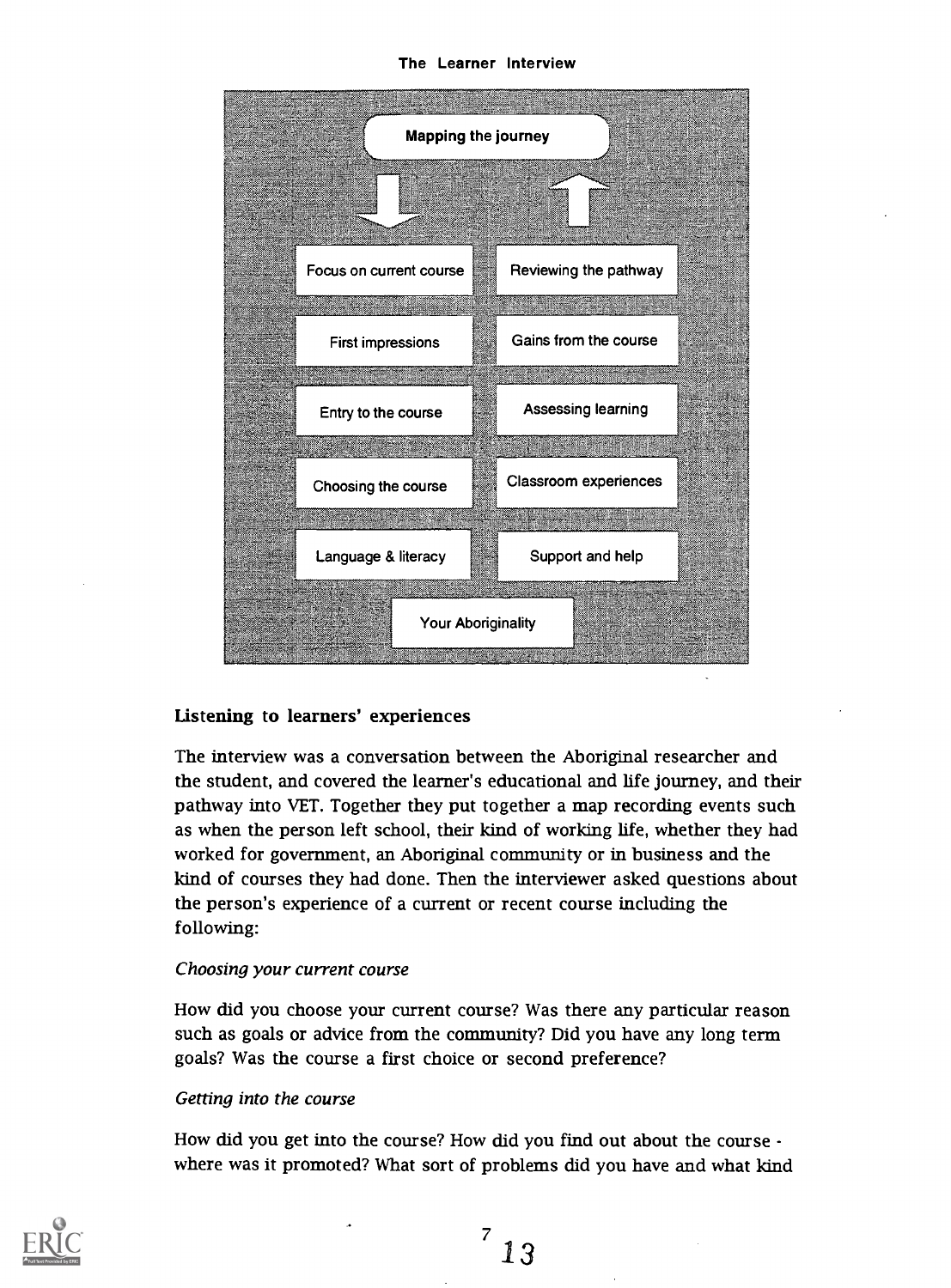of support was there to help you? What English language skills or knowledge did you need to get into the course? Was there any English language and literacy assessment? Was the assessment appropriate to your experience?

#### First impressions of the course

What happened at enrolment, what were you expecting? Were there any Aboriginal people in enrolment? What part did they play? Were you asked to give information about your personal background and skills?

#### Your Aboriginality and the course

Does the course take into account Aboriginal cultural ways and understandings? How? Is the course dealing with difficulties Aboriginal people experience in academic learning? Does the course allow for different needs such as attendance problems due to common community, family or personal matters?

#### Talking, reading and writing

What kind of reading and writing tasks were set in the course? What kind of language issues came up for indigenous Australian students? Do the teachers recognise Aboriginal ways of saying things? How? Is there help with study skills provide with the course?

#### Support and help

What kind of help and support is provided for students and how do they access it? Is there tutorial support? What about literacy support? What would you like to see included in the courses to assist your learning?

#### What happens in the classroom?

How do you attend the course: once a week or in week long blocks? What style of delivery best suits your style of learning? Do the teaching activities draw on your experience? Have you had any say in the learning activities offered? What about your relationship with the teaching staff?

#### How is learning assessed

How is your learning assessed? Does the feedback help? Are there more culturally sensitive ways of assessing learning? Are there difficulties with academic writing?

#### What are you getting from the course?

Has the course helped you achieve personal or community goals? Can you use what you have learned in a useful way at work. Did the outcomes match up with your expectations?



14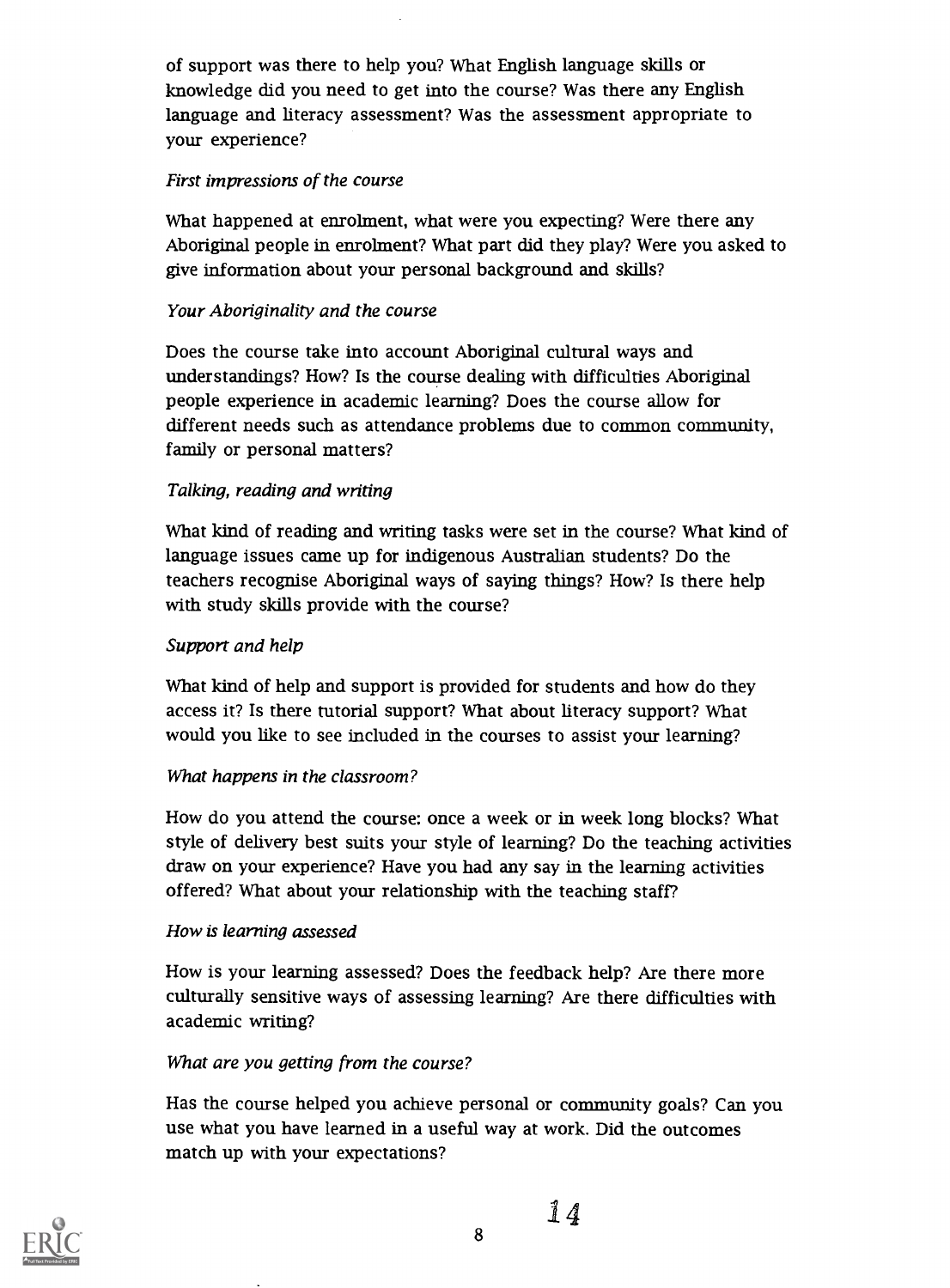#### Interviews with Aboriginal people in VET institutions

A number of vocational education and training institutions with significant programs and enrolments were interviewed by telephone. The focus was the course rather than the institution. Consequently course coordinators, or someone involved day-to-day with the students were contacted. The vast majority were indigenous Australians.

The interviewer asked about entry to the course and how students are recruited. An important part of the interview asked how the course responded to Aboriginal needs, how Aboriginal communities were involved in course design and to what degree Aboriginal culture and identity was taken into account. This led to an exploration of language and literacy issues

The interviewees were asked about the kind of changes they would like to see to improve courses.



#### The Institution Interview

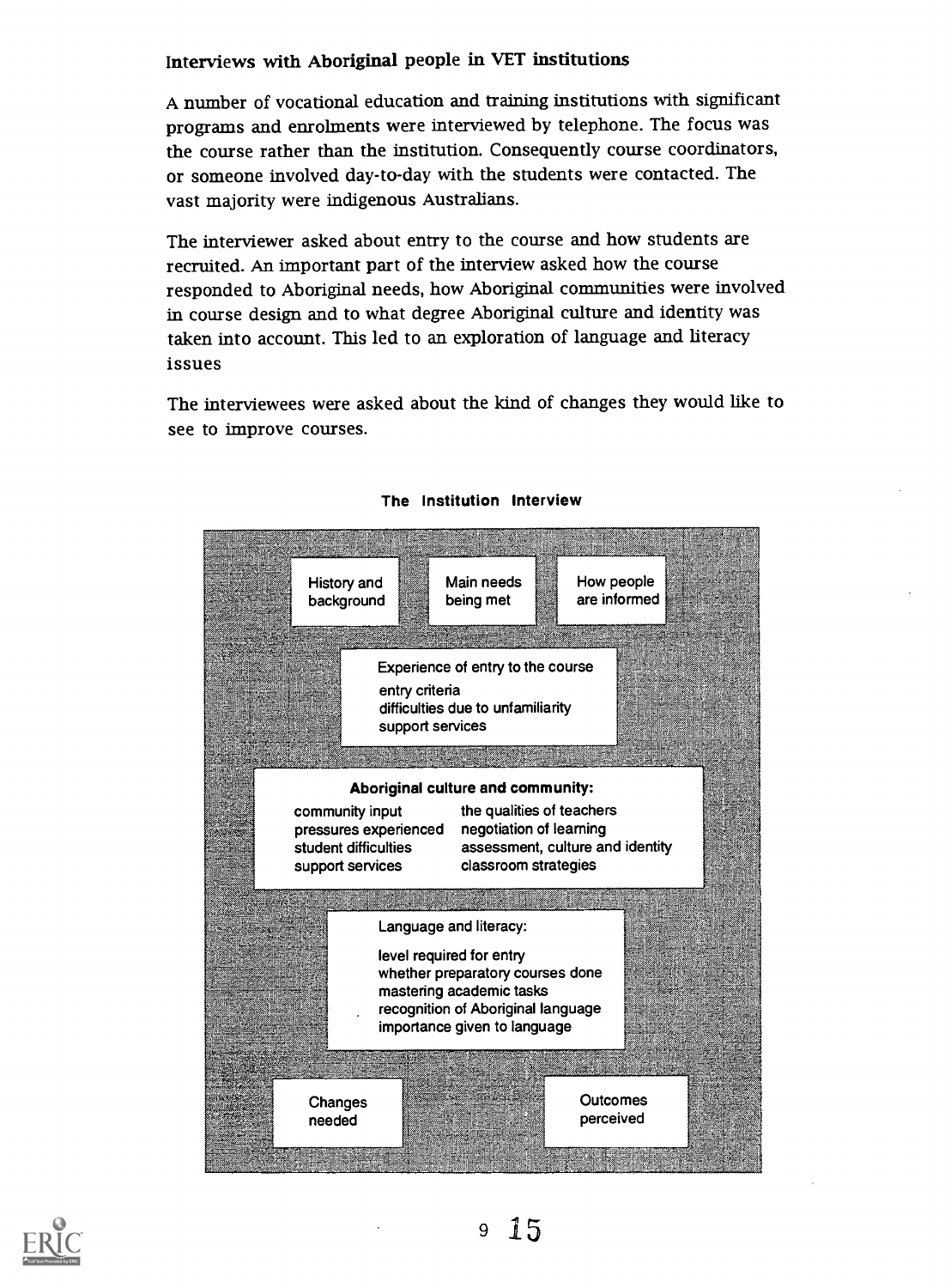#### Language, literacy and learning

Both the learner and institution interviews asked about language and literacy. People were asked what skills or what knowledge was required to get into the course and whether or not they had to pass any English language and literacy (ELL) assessment, and, if so, whether the assessment was appropriate to their experience. The interviewer asked whether Aboriginal language skills were recognised and if the course had a specific focus on ELL and the language of learning eg being specific about meanings of words relevant to the course.

The learner interview asked if the course dealt with difficulties indigenous Australians were experiencing in academic learning and whether or not they would like literacy included in learning. The interview asked how the learner would like to contribute to the design of the course.

The institution interview explored similar issues. Providers were asked if students needed a certain level of proficiency and if so how it was assessed. They were asked whether they thought preparatory courses were effective and how teachers helped students acquire useful academic skills such as essay writing. Teachers were also asked if they considered ELL skills acquisition important; if Aboriginal English was encouraged, and to what extent assessment took into account the language background of the students.

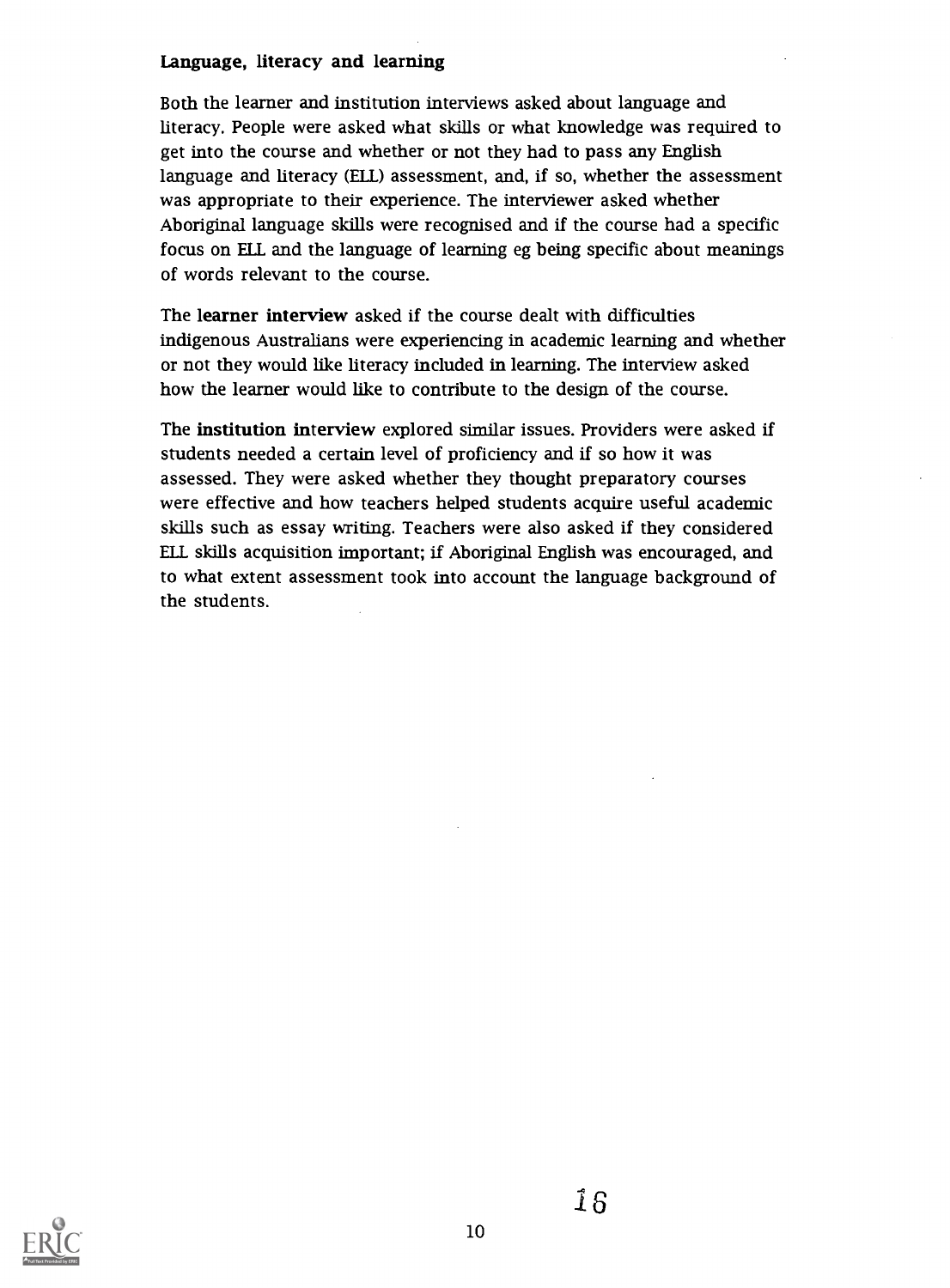The pathway stories that learners told at the start of their interviews have a lot to tell about how Aboriginal people come into vocational education and training. Overall the stories tell us:

- ÷ older people have different experiences from the young because of the times they have lived through
- $\bullet$ most of the younger people are experiencing education and training earlier in life
- ÷ women are more likely to enter courses through the involvement with the care and schooling of their children.

Some of the typical pathways experienced by Aboriginal people are illustrated in the following stories (the names have been changed).

Firstly, older people who are more likely to have done unskilled and casual work, women working as domestics or in nursing roles, and men in labouring or plant operation. They may come to vocational education and training after getting involved in community work and as elders in their community.

Alice was born in north-western NSW and is nearly fifty. She went to the mission school but was excluded from high school because she was Aboriginal. She worked as a domestic in the town and then moved to Sydney where she did factory work and later was married. Moving to the north coast she worked briefly in TAFE and then moved back home to raise her family, doing seasonal work such as cotton chipping for years. She then helped in a women's refuge, doing on the job training and becoming permanent, and assisted at the preschool. At about forty years of age, she started general skills in TAFE and is currently doing her Certificate in Adult Further Education.

Tom grew up on a mission near a coastal town where he went to primary school. After attending high school in the town, he worked briefly as an apprentice painter before joining the railways and doing factory work in Sydney. He then worked as a storeman and fork lift driver for the government department for a number of years before moving back home where he worked in an Aboriginal medical centre, ran a shop and worked as a salesperson before starting a course to train for work in an Aboriginal nursing home, concurrently with a TAFE course. He is currently gaining work experience at the local hospital.

Charlie was born during the war in Sydney and moved around with his family going to various schools. He left school at the end of sixth grade and worked in various casual labouring jobs until his first permanent work in a wool processing plant. He moved to the coast and did farm work, bean picking and carting hay and worked as a handyman at the mission. At the end of the 'sixties he was working in forestry before



17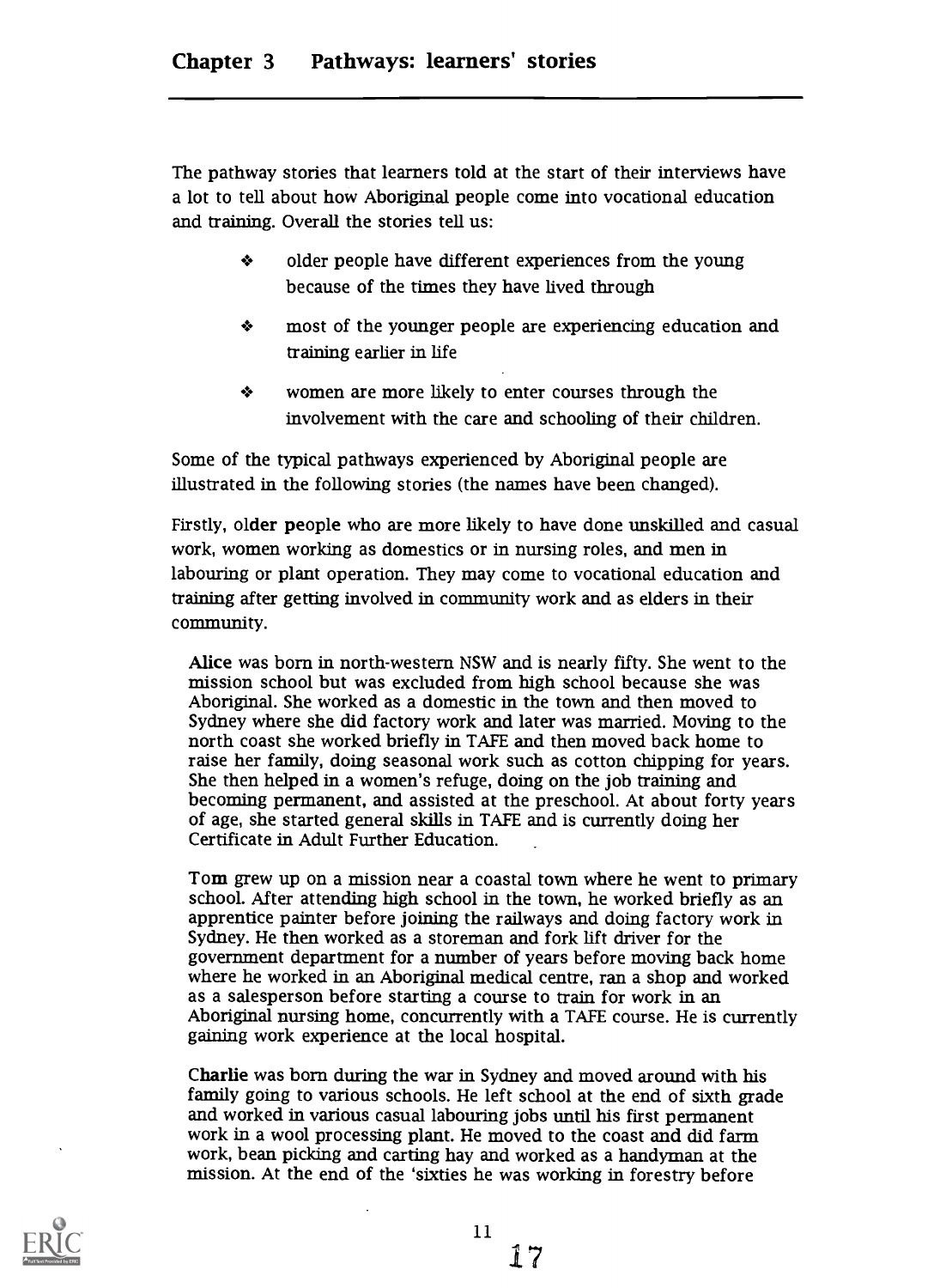moving to jobs with the shire council as a plant operator. Aboriginal 'resettlement' saw the family move to north west NSW before he returned to the coast where he worked with Aboriginal organisations for the next fifteen years. In the same year he became an ATSIC regional councillor, he began basic education with TAFE. He later enrolled in community health, but then went back to vocational preparation gaining his certificate in ABE last year.

Sam is nearly sixty. He grew up in the north-west where he went to Catholic schools, leaving at 16 and entering a carpentry apprenticeship. He qualified and worked for more than twenty years in industry in Broome. He then got involved with the Aboriginal Visitors Scheme (visiting Aboriginal prisoners in gaols) and a new counselling and support service that grew out of this scheme, running counselling workshops. He then started a university bridging course and was then accepted into a degree course in Aboriginal health by block release, which he feels will equip him to work with his people especially in the area of mental health.

Sandra attended Catholic schools in north west WA, leaving at about 13 years of age. She did it hard in hotels, the meatworks and as a domestic. She then moved to Perth for the sake of her children's education, staying and working there as a nursing assistant for many years. At 40 she returned to the north west and worked for several years in alcohol rehabilitation doing workshops and counselling and then for some years in Aboriginal women's refuges. In 1994, at the about fifty, she began her university course in counselling.

Kaye grew up on a mission in the Territory but was taken away as a child too young to remember her family and adopted out in Sydney. After leaving school, she returned to the Territory to find her family, working in domestic jobs in Darwin. After the Cyclone Tracey disaster in 1974 she left town and 'went bush' for the next ten years where she had her children. At the age of forty, she enrolled and completed a one year course at Batchelor College in her main area of interest, arts and crafts.

Ellen went to several primary schools, but then did not attend high school, and received 'home schooling'. At 13 she went to work in a factory. At 15 she became a nursing assistant, sat for the nurses' entrance examination and was trained as a nurse. Later she specialised before moving to Queensland where she continued her nursing studies. As her family grew up, she started voluntary work in schools, but she was not happy with her children's educational experiences. She decided to enrol in university course to see at first hand the workings of the system, enrolling at fifty, a year behind her children in the same course.

Younger people are more likely to have started education and training straight after school. They have been able to benefit earlier in their lives from programs set up specifically for Aboriginal and Torres Straits Islander people.

Bert is a little over thirty. After attending the mission school and going on to high school, he left at Year 11 when he gained plumbing apprenticeship with the railways. He moved to Sydney and finished the apprenticeship in the public hospital system, after which he went back home. Returning to Sydney, he worked in the civil construction industry for several years before again going home, doing a Skillshare engineering course and going on a job scheme with the local council. At the time of

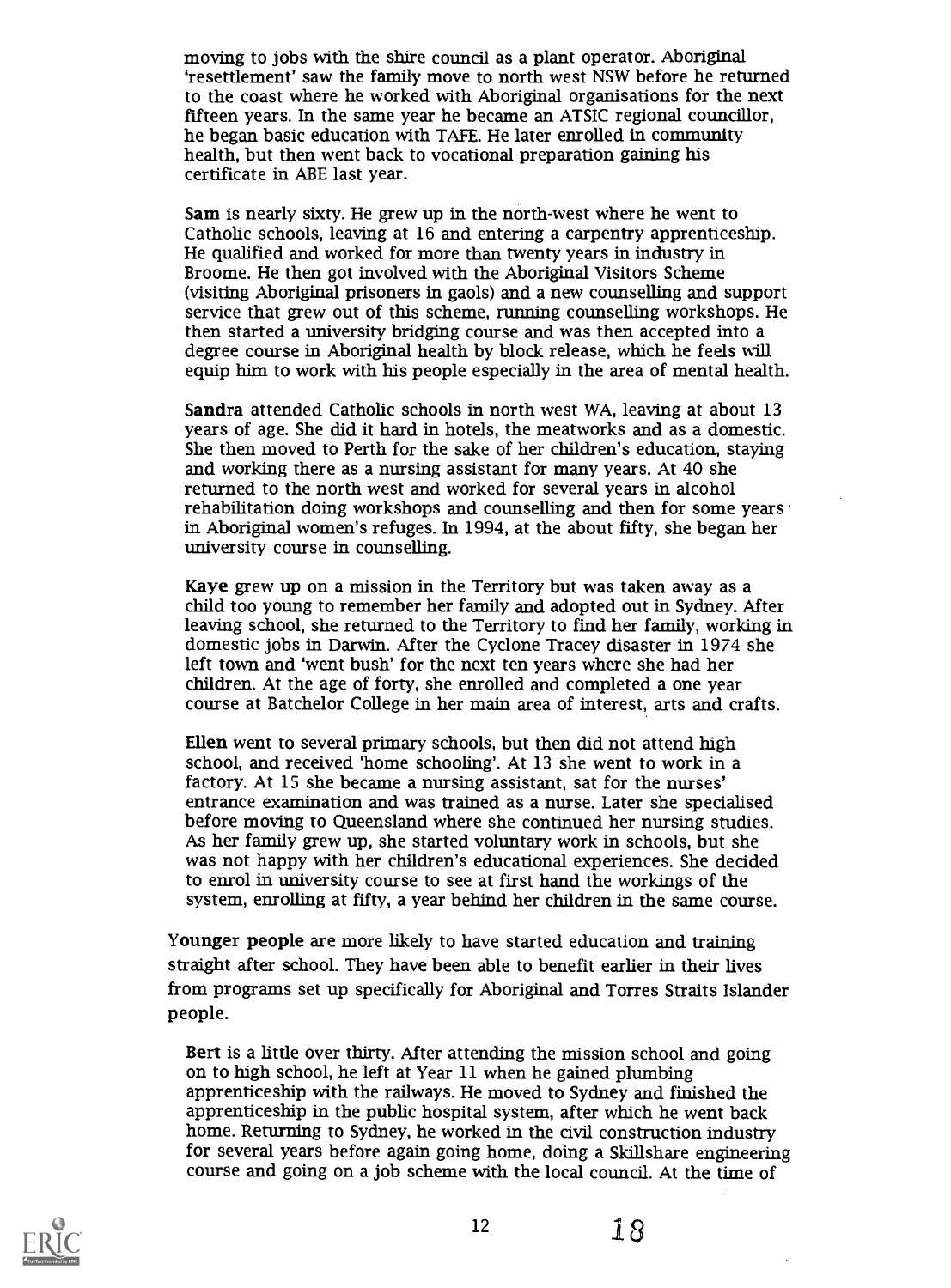the research he was doing the tertiary preparation course at TAFE with the idea of bettering his language and writing skills and getting into teaching plumbing at TAFE.

Col is about thirty years of age. He attended five or six schools in various parts of NSW before leaving at Year 10 and enrolling straight away in a certificate of general education in TAFE. He became unemployed, then started a retail traineeship, became unemployed again and then competed a Jobtrain retail course, working for a big retailer for a year. He was unemployed again for a year before getting work prefabricating buildings, became unemployed, then found kitchen work on a Get Skilled program, before going on the dole for another two years. At the time of the interview, he was completing a Skillshare course in minor building maintenance.

Debbie went to school in Sydney and left in Year 10 when she started work in a children's centre, where she worked for another five years. She then completed her Certificate of Adult Basic Education in Sydney before having her two children and staying at home. When they were old enough for school she started several courses, one in ceramics and others in Aboriginal arts and crafts, with the aim of further developing her artistic skills in order to be able to work from home.

Sally attended various while being in and out of a Catholic orphanage and foster homes. She was expelled from school in her second or third year of high school but after moving once or twice more, left finally at 17 years of age. The next ten years are undear but include periods of casual work and unemployment. She considered the bridging course run by Curtin University, thinking of entering nursing. This she passed with distinctions. She felt a strong personal goal to 'work with my own people', but also felt that she needed a qualification and also 'wanted to be someone special'. She stuck at the nursing course for two years, but it was away from home and proved to be 'too much too fast' and she dropped out. She then got married and had children.

The women's stories tell of their family responsibilities, with older women sometimes moving to get better access to schooling for their children and work for themselves. Younger women seem to combine work, child rearing and study in ways their mothers mostly did not.

May is about 35 years of age. She left school at about fifteen and worked in a meat factory for two years before she got married and had three children. She stayed home for about fifteen years before doing voluntary work in a school support centre and working for the housing co-operative. This brought her to enrol in the Aboriginal and Torres Strait Island business administration course by block mode.

Tracey grew up in the northwest of NSW, leaving high school at 16 and gaining some training in photographic processing job for a year. She then did various domestic jobs and some factory work, moving to the city and interstate doing crop-picking and other casual jobs. She then raised a family for nearly twenty years before starting a Skillshare course and gaining work experience in a school at the age of forty. She then enrolled in TAFE course for women, and the certificate in general education while helping as a volunteer at the high school homework centre.

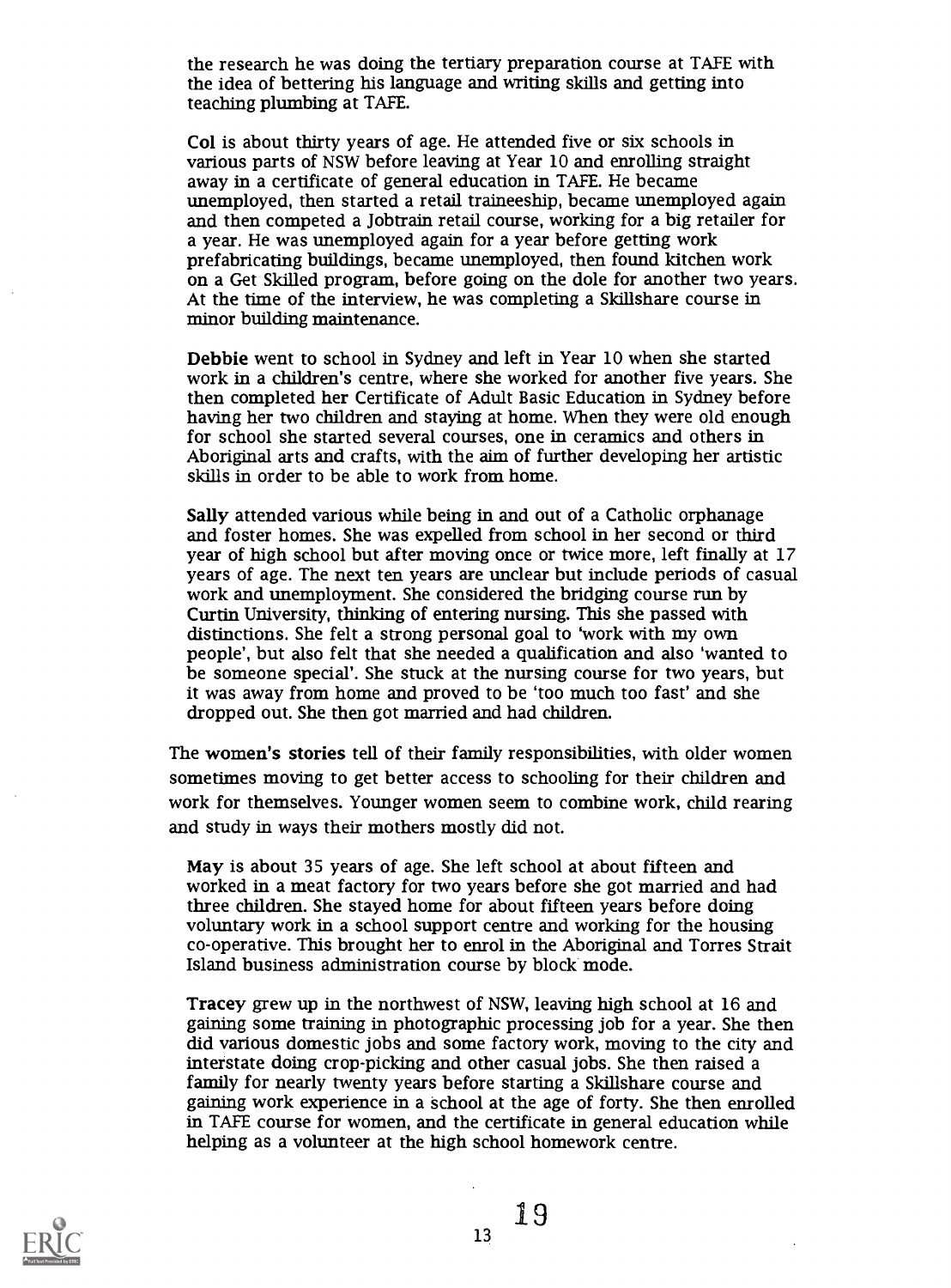Their mothers or grandmothers may have spent most of their lives rearing large families from an early age, only returning to formal education and training after many years.

Born before the war, Bridget grew up in Sydney where she went to Catholic schools, leaving at the end of primary in order to look after her brothers and sisters. After doing seasonal work in the bush she married and for the next thirty years raised her large family At fifty, she decided it was time to resume her education, starting with literacy and numeracy at the local TAFE college, completing the Adult Basic Education and the Adult General Education certificates. She then started university studies in adult education by block release, and she is currently completing her degree.

The desire to stay in community while rearing their families may lead them into liaison work and related kinds of study, with TAFE an access point and stepping stone to later university study. Celia's story shows how some Aboriginal women become active in education and the community from the time they have their own family.

Celia became an Aboriginal education assistant after leaving school, which she 'stuck at' for several years, then did casual fruit picking. She gained a public service job in Canberra but moved home again and had a family. She began several TAFE courses in ceramics and fashion retail for a year and half. Later she did a Skillshare business course, before being selected to work as a community educator and completing the required training course. She has since worked in a number of Aboriginal community liaison and training jobs with government and is currently completing her degree.

For younger males, there are opportunities for apprenticeship in 'traditional' male areas such as mechanics. For older men, the choices have often been between unskilled work and the dole, though the development of community organisations has widened the options, sometimes bringing them into vocational education and training for the first time.

Jim is just over twenty. He grew up in a remote Northern Territory community and later attended Catholic schools. Leaving at 15, he went back to the community where he got an apprenticeship on the mission as a mechanic, completing this over the next three years. He then left his job and went back to live in the community.

Richard was born in outback NSW in the nineteen -fifties. His family moved interstate during his schooling and he completed Year 10 in Port Augusta. After school he got a job labouring with the railways, where he remained working operating plant. He took redundancy and then worked as a union representative while working as a plant operator while being unemployed on and off. At this time he felt he faced choices about the future and says after 'talking in the pub' he thought of doing a TAFE course rather than staying on the dole. He decided to make a career in primary health care and work in a rehabilitation centre or nursing. He is completing the TAFE course, and is employed as a youth worker in an Aboriginal community organisation.

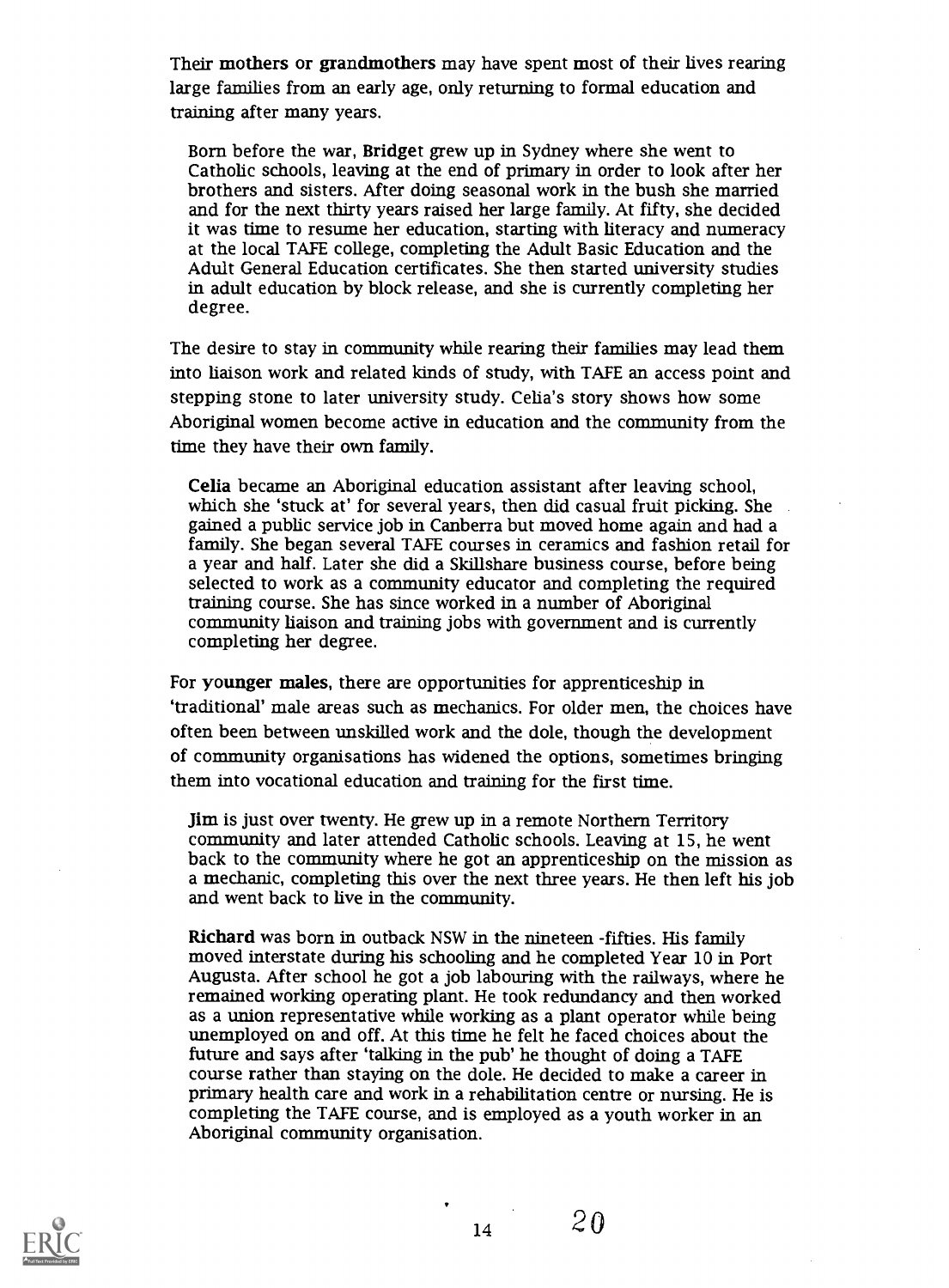The main conclusion was that there are many factors affecting outcomes of participation, and it is important to see how all of these factors are in fact part of a 'human system' of delivery.

The message coming from the interviews suggests strongly that positive VET outcomes are the result of achieving effectiveness in two areas:

- $\mathbf{r}$ In all it aspects, course delivery is cross-cultural.
- $\clubsuit$ Courses focus on both the cultural appropriateness of the program and on the effectiveness with which the program is delivered.

This chapter highlights outcomes related to two dominant issues:

- Course delivery  $\mathcal{L}$
- ❖ Language and literacy

The next chapter will pick up on these and other key themes and offer Guiding Principles for Course Delivery.

1. Course delivery - many factors

Course delivery is a complex relationship of factors. Each of these factors has to be negotiated with Aboriginal people. These factors include:

- $\triangleleft$  How the institution relates to the community
- How the program is supported by the institution
- How the course delivery is managed to ensure cultural relevance and effectiveness.

This complexity is shown in the following diagram. The heart of course delivery is teaching, learning and assessment - the relationships with students. This heart relates to all other parts of the system including support. All parts must be culturally appropriate.

The course itself is part of the 'institution context' which makes it harder (or easier) to respond well to prospective students in Aboriginal communities who have to see the course as relevant and then decide to participate - the 'community context'.

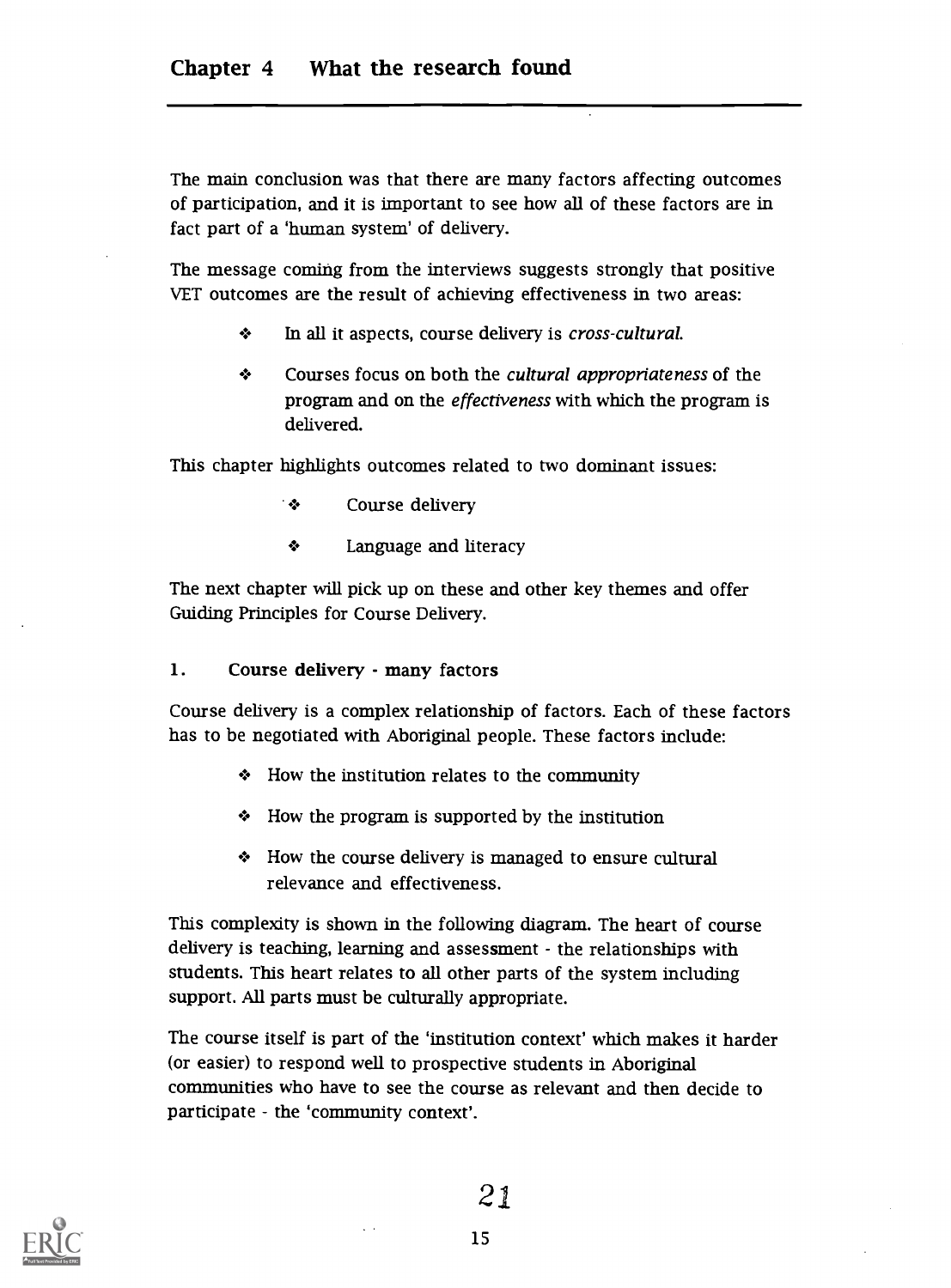

#### Course Delivery, Institution and Community

#### 2. Language and literacy - the essential key

Not much is known about the links of literacy with educational outcomes for Aboriginal and Torres Strait Islander people, although it is well understood that literacy levels influence the way social advantage and disadvantage are constructed and maintained.

Consequently the project had a strong focus on looking at English language and literacy issues in course delivery.

Following is an outline of the main messages about English language and literacy that came from the learner and institution interviews.

- English literacy and learning is a high priority for learners and institutions
- A balance has to be found between recognising Aboriginal languages and a focus on learning English language and literacy skills.
- There should be an exchange of learning between teachers and indigenous learners:

Yet our language needs to be acknowledged and allowed. This year she accepts some Koori English. (Delya)

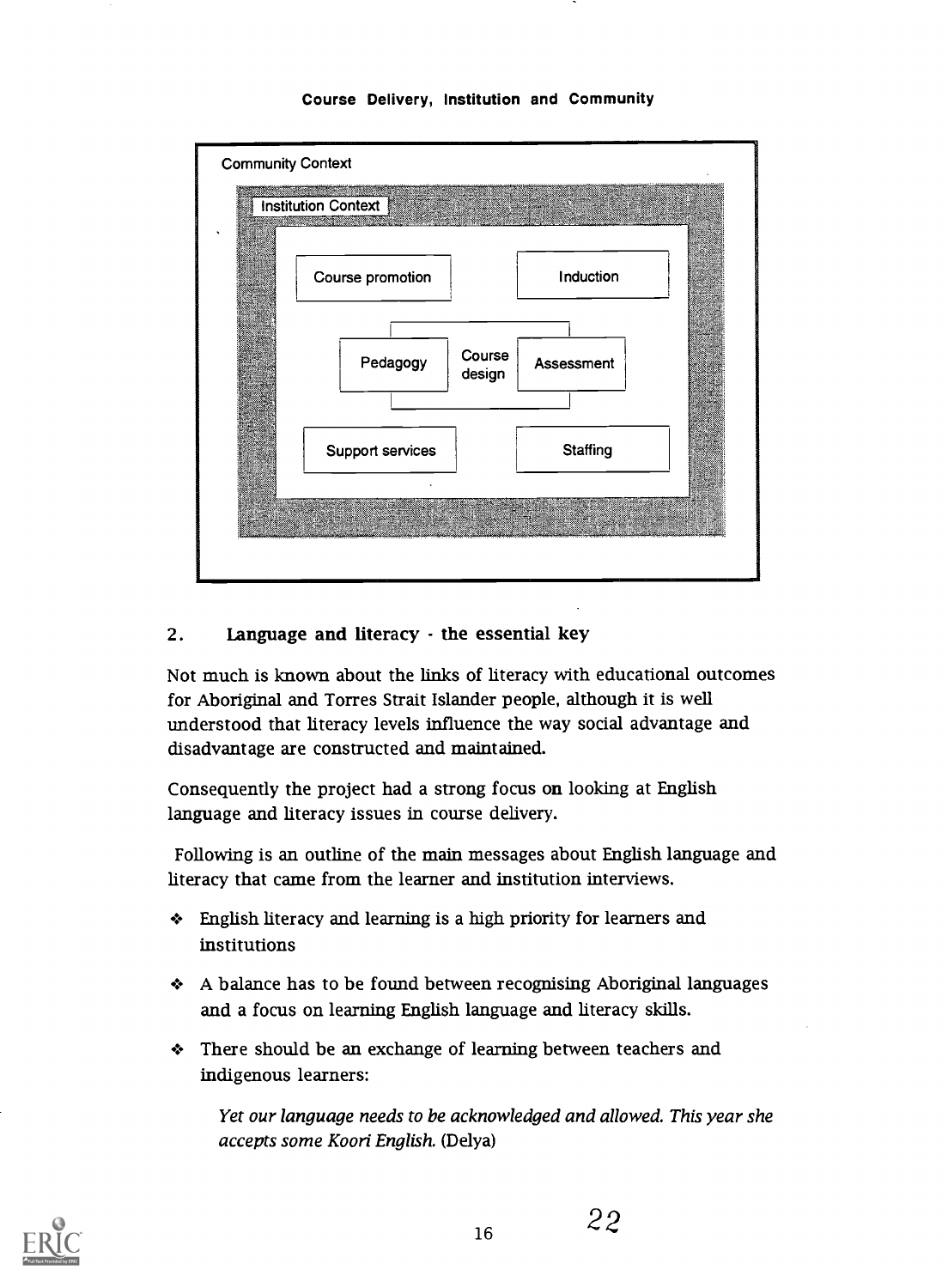They accepted our language verbal but written had to be standard Australian English. (Freda)

Without this balance, for some learners, there is discontent and shame:

Lecturers do not take into account the Aboriginal way of saying things. Some students be made to feel shame, anger and be in tears as a result of using Aboriginal words. One lecturer said to one student, 'Could you please explain so we could all understand the secret'. (Loris)

Entry tasks should be more relevant to a student's experience and the relevance should be explained. Institutions should give more attention to their assessment procedures and to the specific skills that are required for success in a course.

The readings were on Aboriginal issues that most of use are familiar with. Some found it hard to do, because they hadn't been to school for a long time. Charlotte and Dot said the questions were back to front to them. They're old and they talk different. (Rob)

Teaching must work with the students' experience and culture. There should be choice and flexibility in how learning is assessed. assessment should take indigenous Australian ways into account.

More oral as many Kooris have problems in putting information into written form. System promotes one-up-manship which is contrary to Aboriginal ways and patterns of thought. (Dean)

- Greater attempts need to made to meet learners' personal language and literacy goals.
- Academic writing skills need to be learned throughout a course as part of the teaching and learning process.

I need ongoing support  $\cdot$  I'm not sure how to start an essay, then after I have a go I'm not sure how to finish it off. I have problems getting started, researching and pulling out relevant information then constructing the essay.

Institutions need to be aware about the ELL requirements of a course and how to support learning.

There's different ways of learning. We'd like more flexibility with subjects and lecturers, not just what's written in books or what the lecturer wants. It has to be more personal. (Arthur)

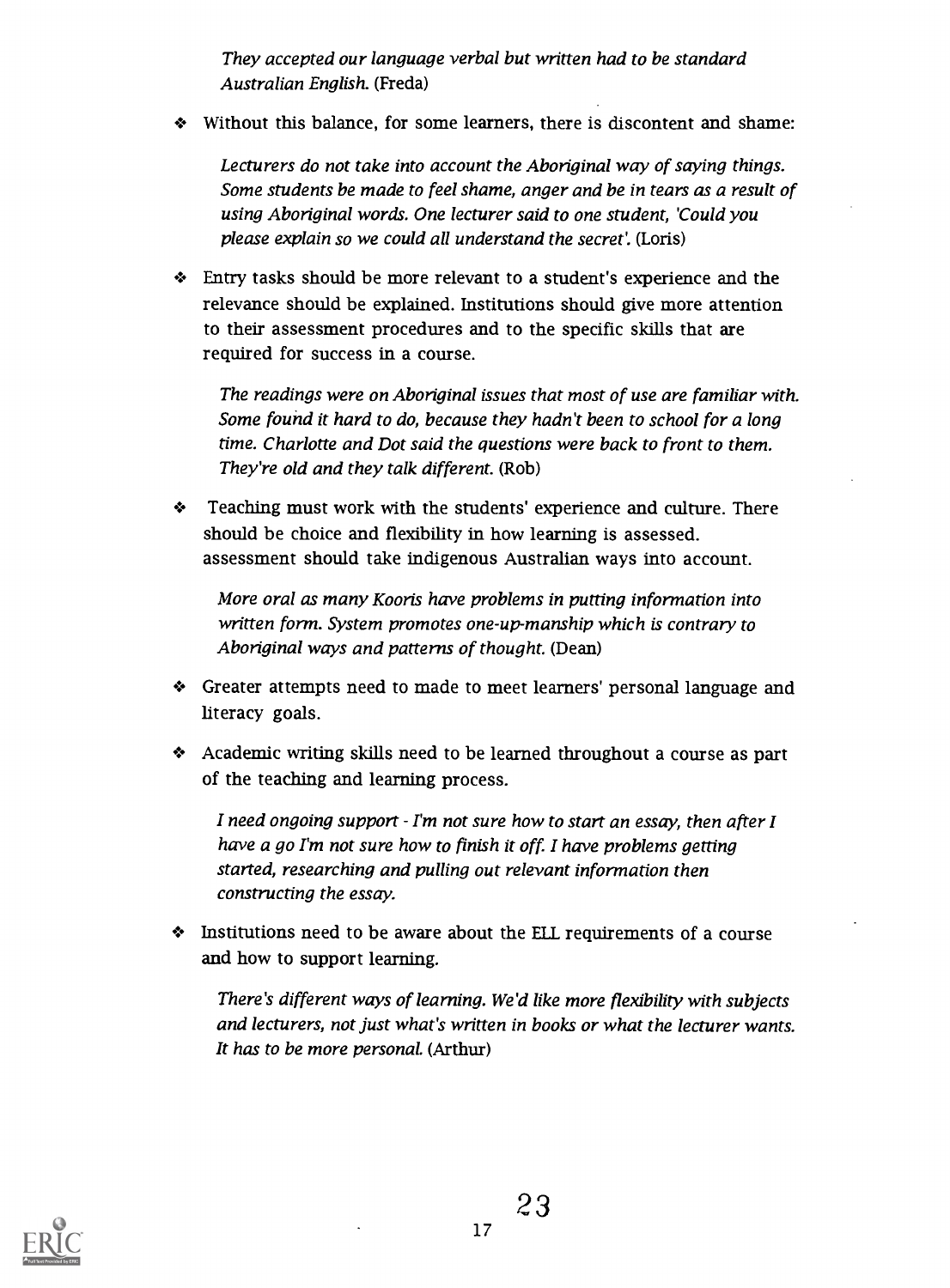The following key principles were developed as a way to improve course delivery for indigenous Australians. They are illustrated by some of the messages students, teachers and administrators gave to the researchers.

#### 1. Recognise that education and training is a cultural response

Each part of course delivery is a cross-cultural experience for indigenous Australian people. Successful vocational education and training means learning the academic culture of its institutions which may be in conflict with indigenous culture.

It made the course so much harder because cultural background wasn't taken into consideration. I found the course very difficult because, in some ways I didn't really know what I was doing. The academic procedures were totally new to me. I had to go over the instructions several times to ensure that I met their deadline. I had no assistance at all, I didn't have any contact. I didn't understand the new kinds of writing. I am not sure if the course could meet my needs. (Wilma)

Institutions need to recognise the different life and work experiences Aboriginal learners bring to courses. Many indigenous Australians enrol later in life because of their involvement in community work. As a result, when indigenous Australian learners choose a course, community benefit is often considered along with personal goals and employment needs.

I wanted to be more competitive in the job market. Improve my career opportunities. I wanted a degree and knowledge that I could use to benefit my community. (Bob)

Work is closely linked with access for many learners and often leads to associated training. The Koori grapevine is the main way courses are promoted and the most effective way in which students come to relevant courses.

The manager of the nursing home is my cousin. He said it was a good course and I'd get training to work there.

I was encouraged as there were other Aboriginal nurses in the hospital.

It is also dear that first impressions of enrolment can be culturally shocking to new students as they need time to adjust to the academic culture of the course.

I was scared of the unexpected - uncomfortable with the teacher. Her expectations were far too high. She didn't take into account that we'd never been to Uni before. We needed to bring up our skills gradually. (Betty)

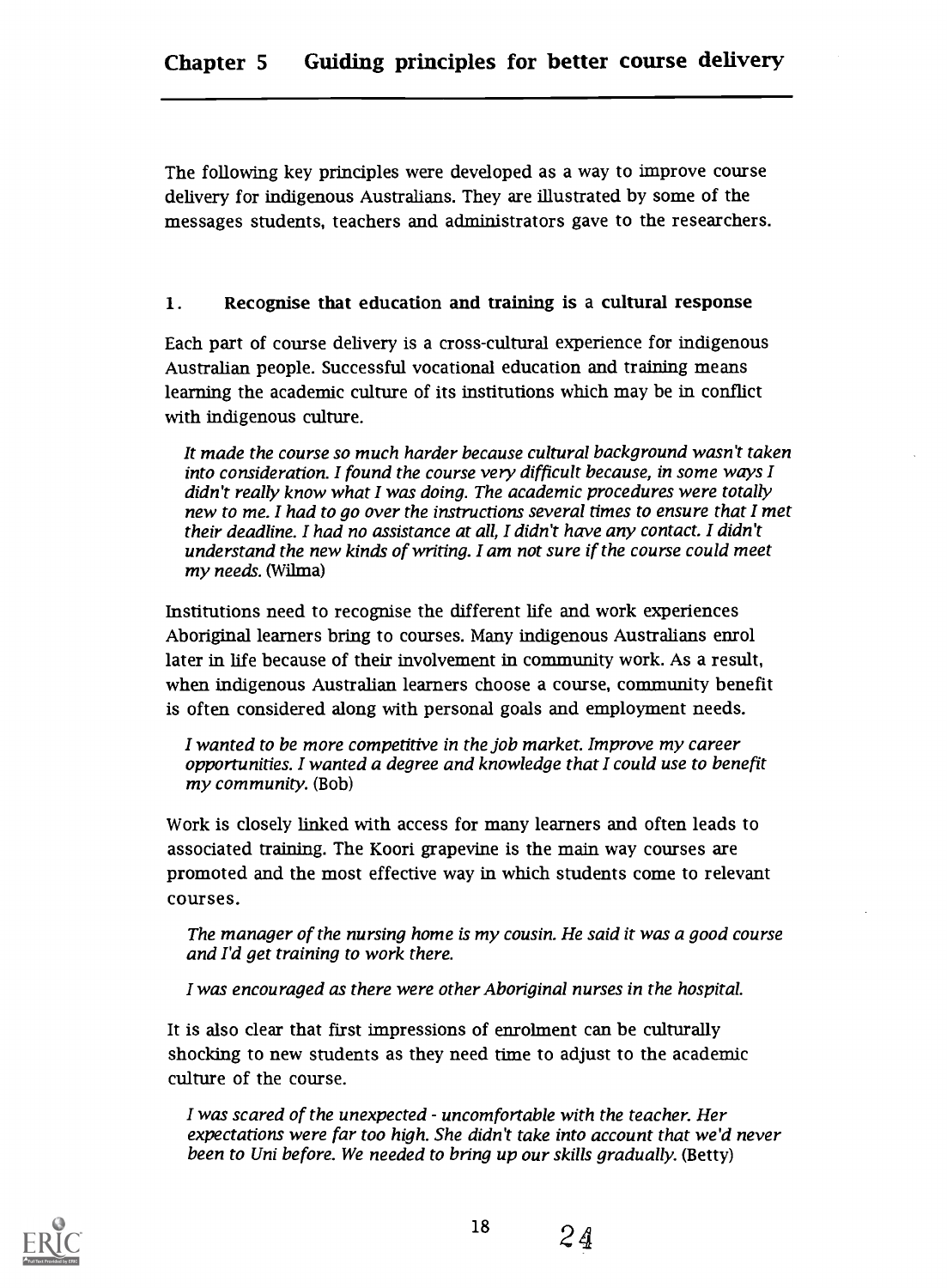#### 2. Make a space for Aboriginality within an institution

Institutions need to accept that effective course delivery recognises Aboriginal culture and identity at every stage of the educational experience. Lack of understanding by staff, for example, can often result in failure and withdrawal.

More explanation about what they want. More teaching in all the learning areas, like kinaesthetic, hearing and seeing. I need things explained in different ways. She thinks we should understand things that are simple, but when we've never done them before, we don't know what to do and we feel stupid - like we should know. (Tracey)

The involvement of Aboriginal teaching administrators, teachers, tutors and support staff is clearly appreciated:

The Aboriginal Unit needs to have more support staff so that the Aboriginal coordinator is able to do their job without being everything to everyone. The expectation placed on the Aboriginal coordinator is enormous. (Clare)

We have Aboriginal lecturers - for the non-Aboriginal lecturers we've taught them. It's been a two-way learning. (Celia)

Learners want Aboriginal perspectives in course content for Aboriginal and non-Aboriginal students and they strongly support the maintenance of the block mode of delivery:

Block release is very much to my style of learning. going back to study after twenty years and meeting other people. (Stewart)

Participants give a high value to studying together, and to Aboriginal units in universities.

Being part of an all-Koori group gave me confidence in that setting to express myself . (Noni)

The support of Aboriginal Units in tertiary education is crucial to Aboriginal student's access and retention. (Noeline)

A need for the dedication of physical spaces for the display of cultural artefacts was also expressed as an important way to make a space for Aboriginal culture.

From the top down an Aboriginal 'presence' to make it more appealing through artefacts, paintings murals about the campus (Nathan)

#### 3. Involve Aboriginal communities in course delivery

Aboriginal communities must be involved in course design to ensure more positive outcomes. There is also a need for Aboriginal teaching staff and the involvement of indigenous Australian peoples in learning experiences.

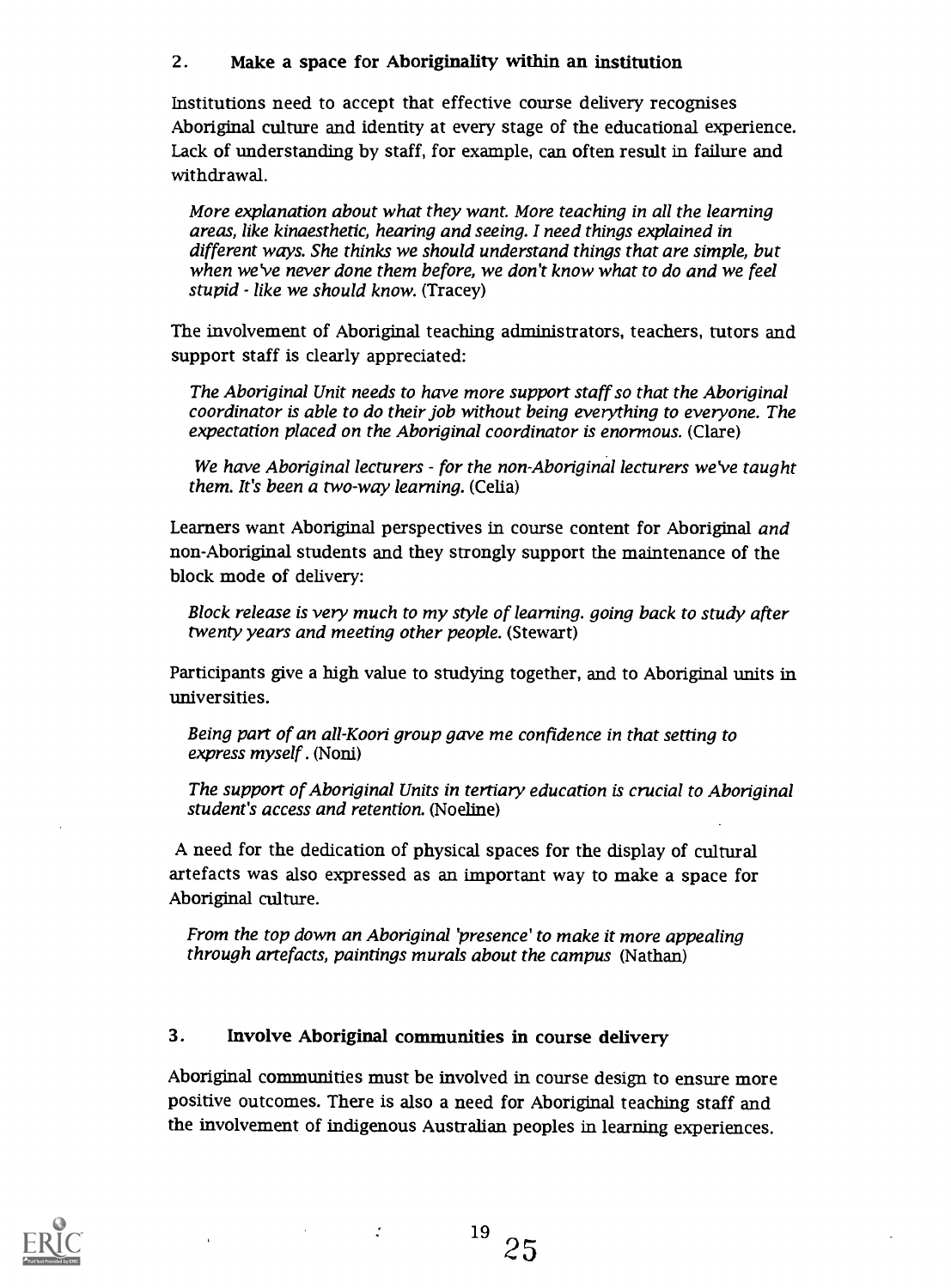By framing the content of the course in terms of Aboriginal perspectives delivery will be more culturally inclusive.

I don't think it was really structured for Aboriginal people...A lot of us are quite smart and cluey but the course needs to be adapted to suit black fellas (Sally)

They don't understand Aboriginal politics. What might work in their world doesn't work in our world, and they tell us we're wrong. (Charlie)

Effective cross-cultural communication is needed to bring this about. Other factors such as staffing, induction and support will influence course design. Any type of delivery can involve a trade-off of these factors for students. The block mode, for example, may be valued for its support services but it does take the student away from home and community support thus adding pressure. For local study the reverse is true.

#### 4. Be flexible and negotiate appropriate teaching and learning

Where indigenous Australian peoples are acquiring non-Aboriginal knowledge the processes should be negotiated if they are to be culturally appropriate. The research shows how much this negotiation is recognised as an important part of delivery. This is a process of accommodation to the requirements of the students by the institution and vice versa. Courses should highlight that learning involves moving between two cultures. This is an important understanding of educational culture and is a strong recommendation.

The whole course was based on talking, reading and writing. The whole process is valid in the Aboriginal community. Aboriginal peoples' history is an oral history. This is still the best way of teaching Aboriginals today (Provider)

As an educationalist, am I doing the right thing by my students? I try to put the students first and be sensitive to their needs and interests. The course must be culturally relevant and culturally appropriate for them. (Provider)

Students want to negotiate course requirements with staff particularly when commitments to family, community and work may create personal difficulties.

The staff are quite empathetic towards the students as they do take an active interest in the trials and tribulations of student life. Teachers in this unit are friendly and supportive. (May)

Teachers can draw on the experiences of their students in relation to work or community issues in teaching a subject. This is especially the case when many students are older with a store of relevant life experiences.

Mature age students have a collective of relevant life and professional experiences, thereby intimidating lecturers. (Nathan)

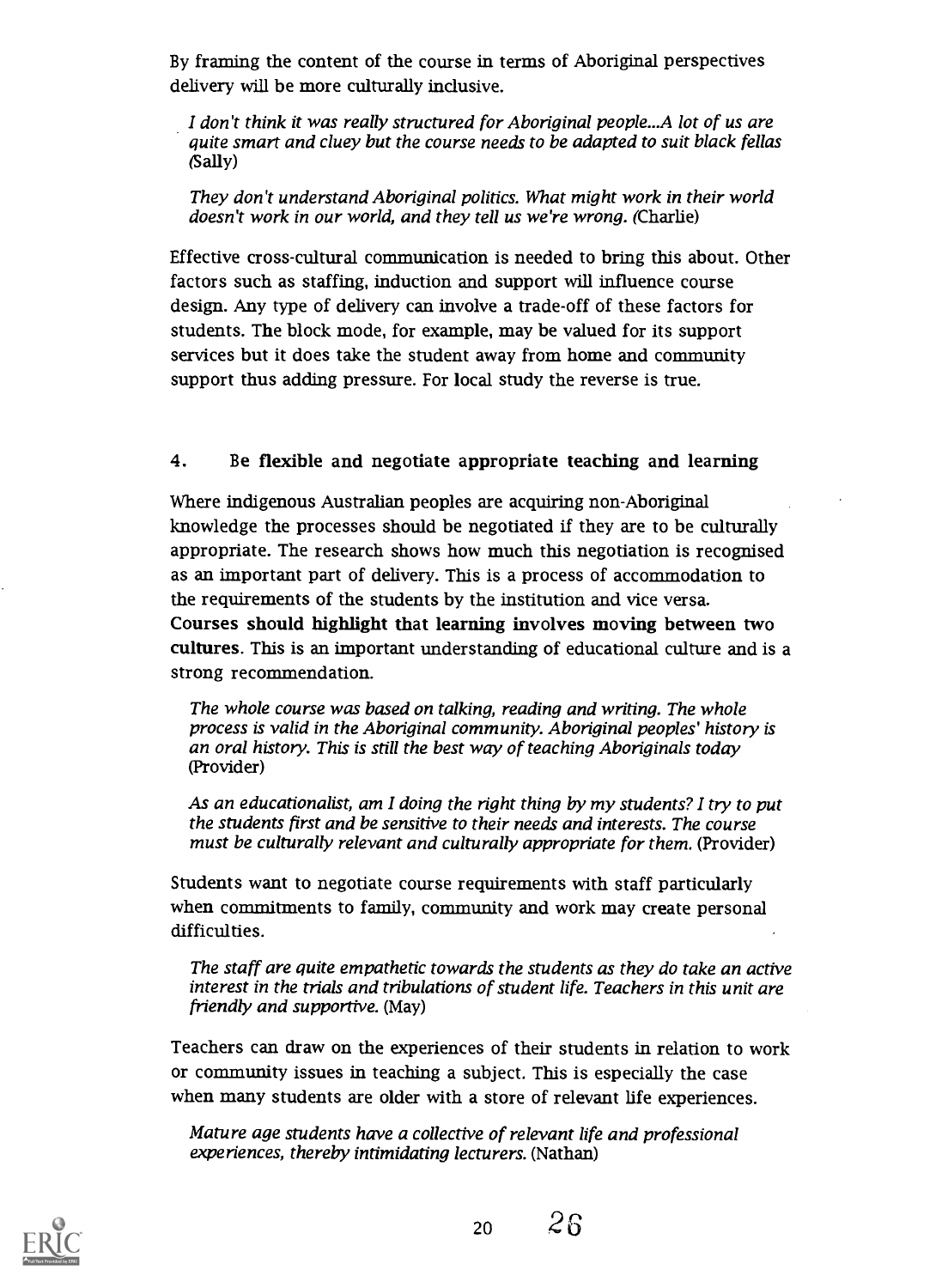Greater flexibility with subjects and negotiation of tasks and task variety is needed. Assessment should also be flexible.

We all put in or own ideas to negotiate assessment, but all agreed on a particular project for assessment in a certain time frame. (Debbie)

Staffing is clearly an issue. The institution interviews indicate the high expectations Aboriginal students have of their teachers. It found teachers who were non-judgmental, supportive, patient and open to learning from students, were most appreciated. This underlines the implications of the research that quality learning must be genuinely two-way.

I think they tried to understand, but I don't think they really knew how. They just tried to be friendly, but I found this patronising. (Charlie)

#### 5. Recognise that a range of support is needed

Several types of support are important for indigenous people, especially in tutoring, counselling, learning and assessment strategies and integrated study skills. Family and community support is essential to continuing participation and successful work.

Teacher's and friends and family encouraged me when things got tough. (Jack)

My pathway has been a positive experience with the support from Aboriginal support structures. It gave me the safe environment to work from. (Paul)

#### 6. Make language and literacy part of course delivery (For further detail see previous chapter)

Gains in English language and literacy must occur in all courses where academic skills are necessary. This means language and literacy learning must be built into vocational courses, not only be taught in 'preparatory' and general courses. A balance has to be found between recognising Aboriginal languages and a focus on learning English language and literacy skills.

It is just expected that you have those types of skills to do the course. We have to pull up lecturers about the type of language they use. Although we think that this should be built into the course outline because Aboriginals still don't have access to this type of language. (Celia)

The issue of language and literacy is one area where culture conflict is keenly felt by participants, and appropriate learning is a high priority for learners and institutions.

We appreciate the huge focus on the need to be literate in academic language and standard language.

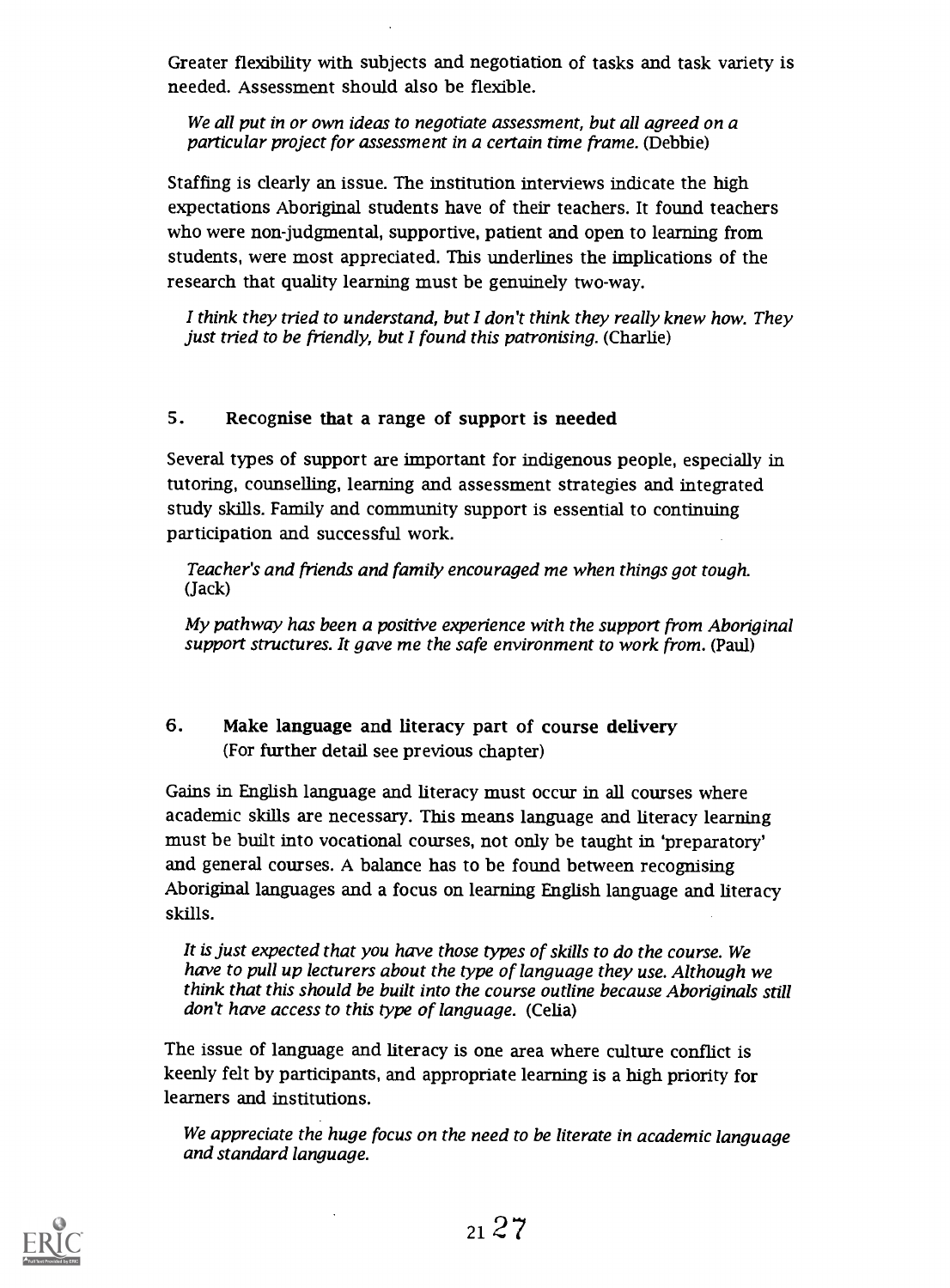#### 7. Evaluate the effectiveness of each part of the system of course delivery

Institutions must understand that effectiveness depends not just on evaluating each aspect of the system of delivery but acting on the evaluation to ensure necessary changes are made. The processes of delivery refer not only to course design, teaching and assessment but also to the effective management of course promotion, entry and induction, staffing and professional and support services.

We are pressured by attendance issues. There is not a great deal of flexibility. We cannot give much consideration to the home and family life of the students. (Provider).

It is important for institutions to learn (usually from experience) to accept only those students who will really benefit from the course and provide bridging and counselling services to ensure that the applicants can match the demands placed on them.

We don't exclude any students if they are not suited to the course. We refer them on to something more suitable. TAFE, a University preparation course or Aboriginal orientation course. (Provider).

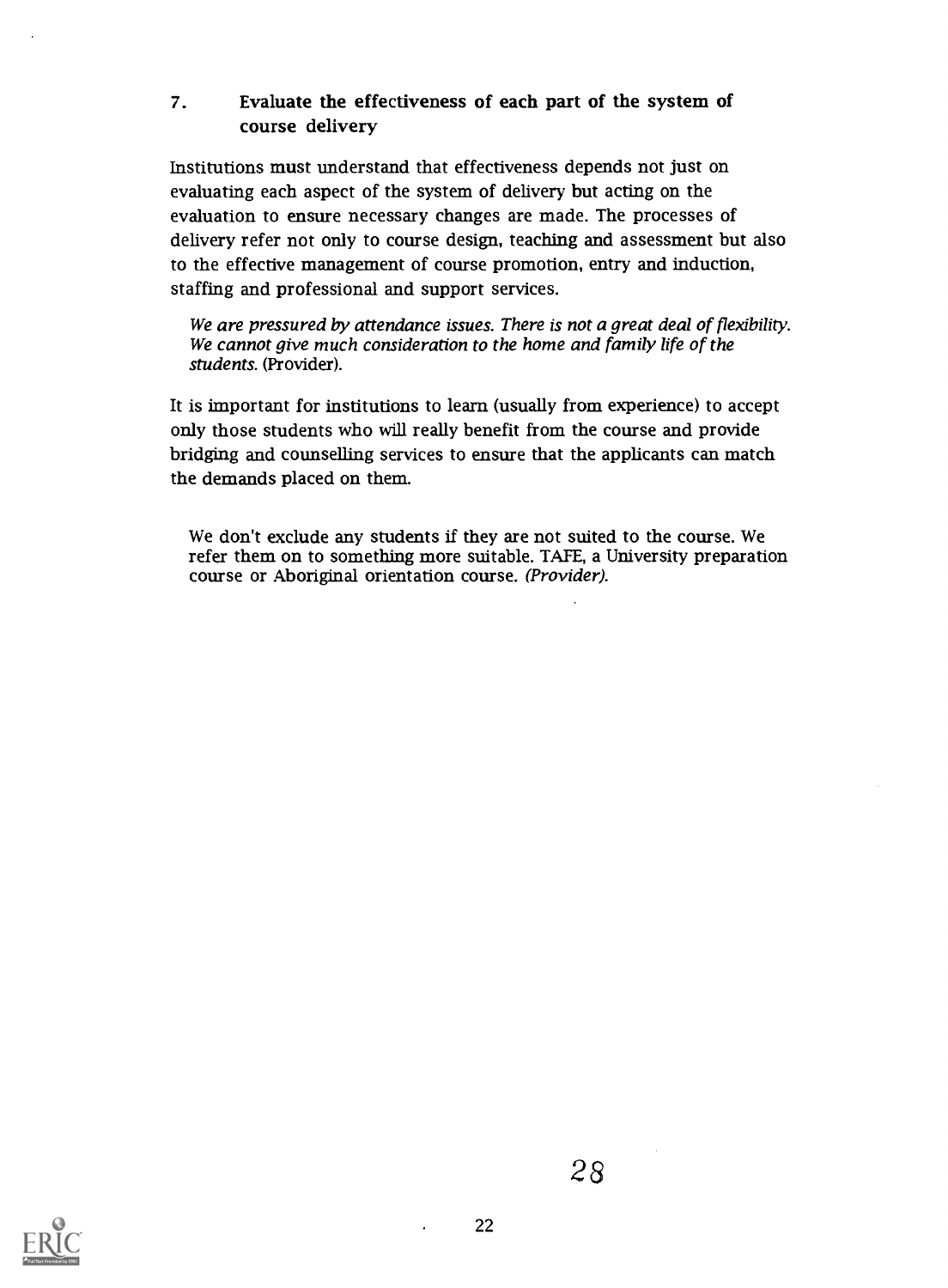A number of recommendations for government bodies and educational institutions came out of this research about actions to improve VET for Aboriginal and Torres Strait Islander People.

The recommendations are:

1. That institutions and educators adopt the concept of *course delivery as* a cross-cultural activity as a way of developing better programs for Aboriginal and Torres Strait Islander peoples.

That the 'guiding principles' described in this report be used in implementing a cross-cultural approach to vocational education and training for indigenous Australians. These principles were:

- (a) Recognise that vocational education and training is a cultural activity.
- (b) Make a space for Aboriginality within the institution
- (c) Involve Aboriginal communities in course design and delivery.
- (d) Negotiate culturally appropriate teaching-learning processes.
- (e) Recognise that staffing and support issues are crucial to culturally appropriate delivery.
- (f) Make relevant language and literacy learning integral to course delivery
- (g) Evaluate the effectiveness of each part of the system of course delivery
- 2. That when VET providers design courses for indigenous Australians, they recognise the complex 'systems' nature of course delivery, and aim to achieve cultural appropriateness at each step of course delivery. In particular, attention should be given to (a) negotiating appropriate procedures with indigenous Australians and (b) evaluating the effectiveness of procedures in each of the following aspects -
	- (a) Course promotion, recognising positive 'word of mouth' evaluation can increase community support for a course
	- (b) Induction procedures, especially enrolment, which should anticipate the cultural difficulties of students

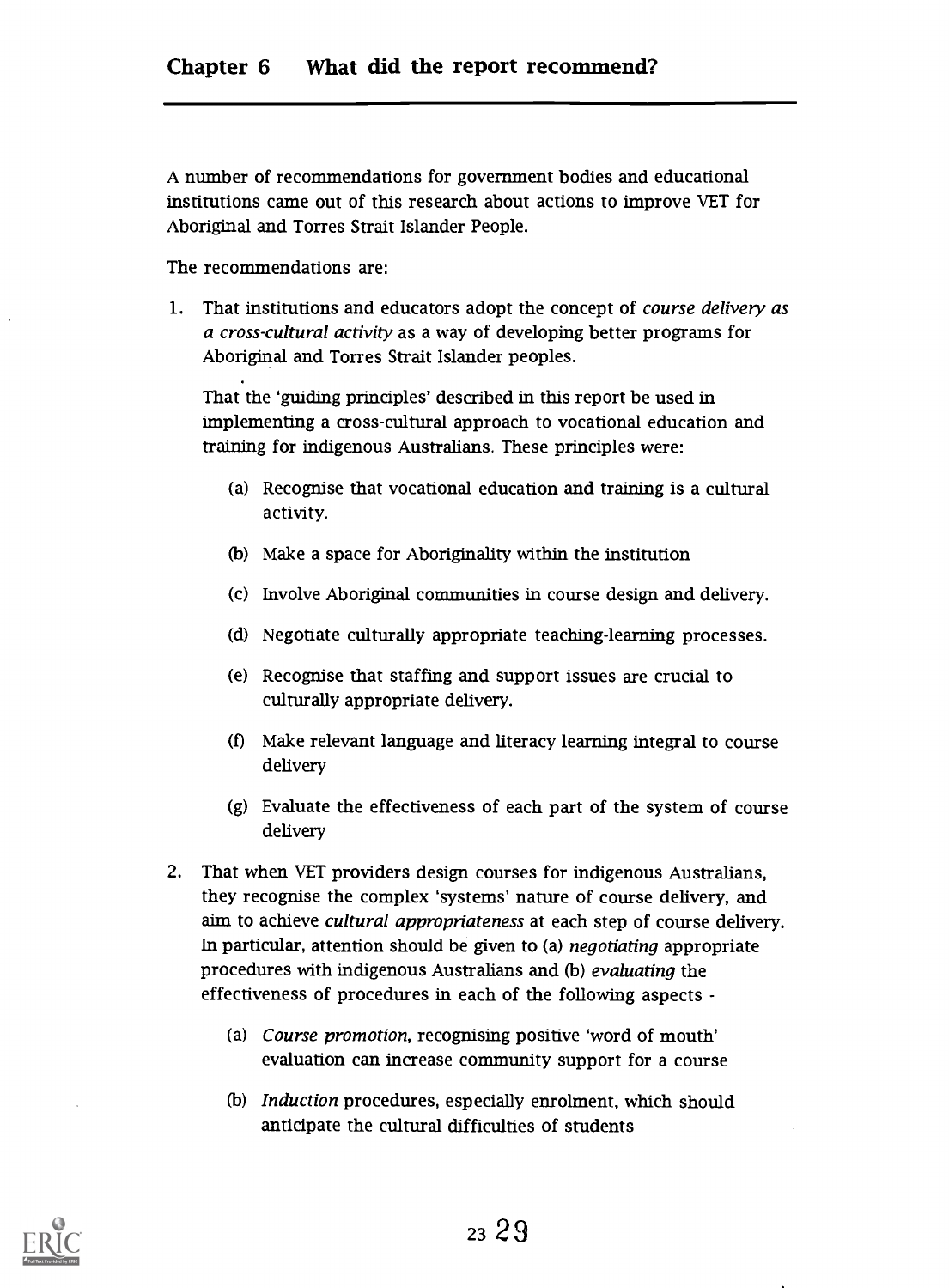- (c) Course design, which should provide Aboriginal perspectives on non-Aboriginal content and use culturally relevant materials so that students are able to move between cultures, relating different knowledges and competencies to each other
- (d) Teaching and learning, where flexibility and cultural responsiveness is valued by learners, who say learning is more effective when it is negotiated, collaborative and experiential
- (e) Assessment, where learners and providers both recommend flexibility, choice and cultural relevance in how learning is assessed
- (f) Support, which should include a range of strategies including supportive teaching of academic skills, peer learning in groups and support services such as tutoring, personal counselling, study skills courses and support from family and community
- (g) Staffing, which should give preference to recruitment of Aboriginal and Torres Straits Islander teaching staff, or other staff selected for experience in working with indigenous Australians.
- 3. That, VET providers give more attention to a range of language and literacy issues in course delivery, and in particular
	- (a) In acknowledgment of the significance of English language and literacy there is a need for more explicit descriptions of -
		- English language and literacy requirements for entry into a course;
		- English language and literacy involved in the teaching and learning process in the course;
		- the expected English language and literacy outcomes of a course.
	- (b) In acknowledgment of the need for teaching and learning processes to work with the learners' experiences and culture, while maintaining engagement with the learning of English language and literacy, there is a need for:
		- staff recruitment criteria to reflect the valuing of specific skills and experiences that address the complex cultural and language issues involved in the design and delivery of VET provision for indigenous learners;

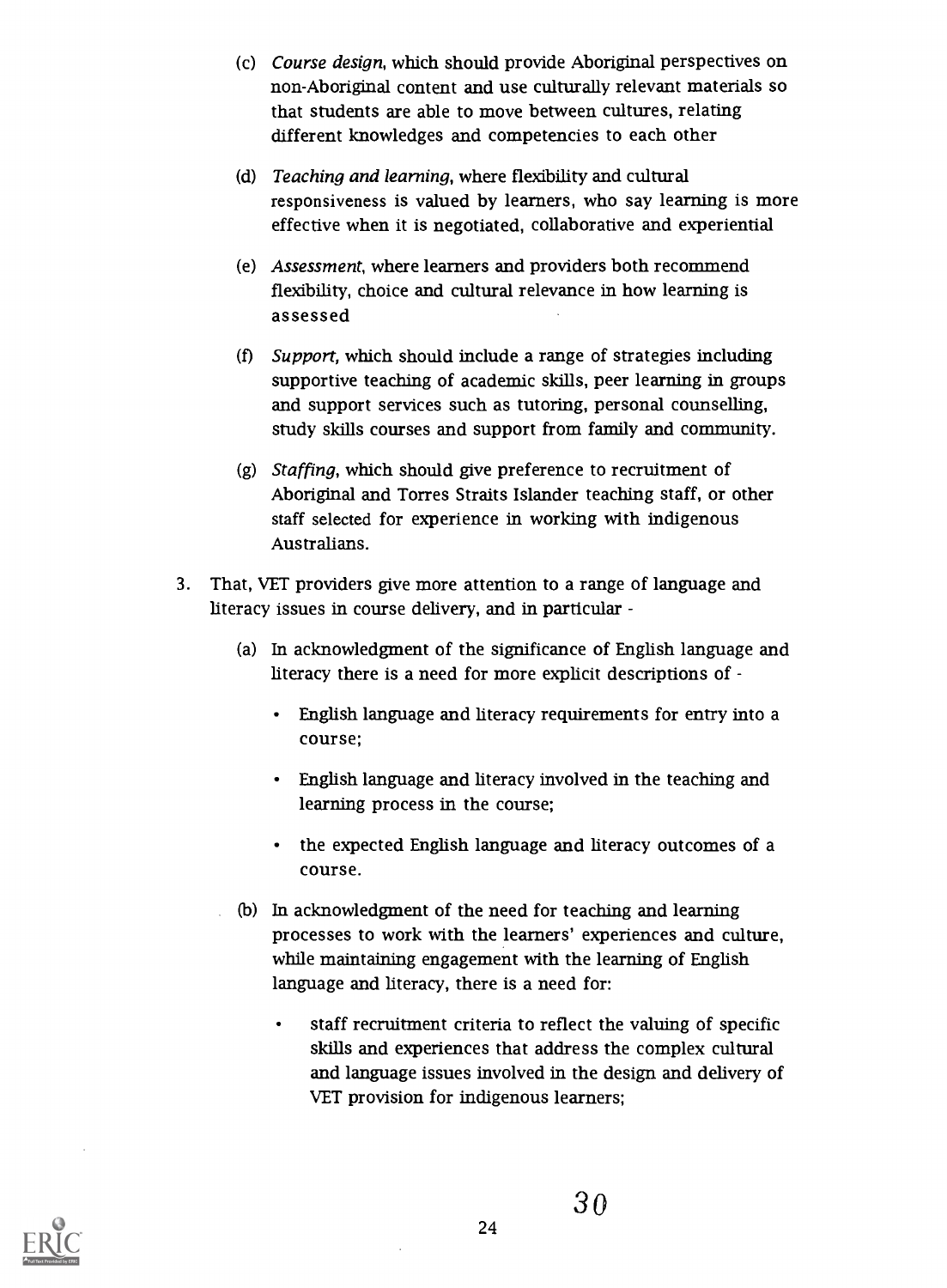- professional development activities that focus on the  $\bullet$ cultural and language dimensions of all aspects of VET provision for indigenous learners;
- (c) In order to support the development of high levels of English language and literacy competence, English language and literacy need to be integrated into all aspects of the teaching and learning process.
- (d) Institutions need to put into place processes for the evaluation of course and pedagogical initiatives that have been established to assist in the development of English language and literacy.
- (e) Providers should support the inclusion in VET teacher education programs of a focus on language, literacy and learning in VET.
- 4. That VET authorities and providers, consult with appropriate indigenous Australian organisations regarding the development of professional development strategies, which might include
	- (a) the development of competencies in managing cross-cultural training for VET managers
	- (b) identification of competencies for VET practitioners in the area of cross-cultural training, including competencies in the language and literacy domain, for those engaged in course delivery with Aboriginal and Torres Straits Islander students
	- (c) appropriate curriculum development to better meet the needs of Australian indigenous communities, particularly where VET is delivered in the community
	- (d) employment of indigenous Australian educators to develop and implement cross-cultural training
- 5. That, in consultation with relevant indigenous Australian organisations, mechanisms be put in place to ensure the ongoing evaluation of the different aspects of course delivery systems, particularly the effectiveness of
	- (a) preparatory courses in preparing learners for the next stage in their learning, and
	- (b the range of support services provided within institutions, including Aboriginal Study Units, Study Skills Units, and the use of tutors for individual or small group work
- 6. That future research give a high priority to research approaches that are consistent with principles of self-determination, including those which develop indigenous Australians research skills in Aboriginal-

 $\ddot{\cdot}$ 



<sup>25</sup>  $31$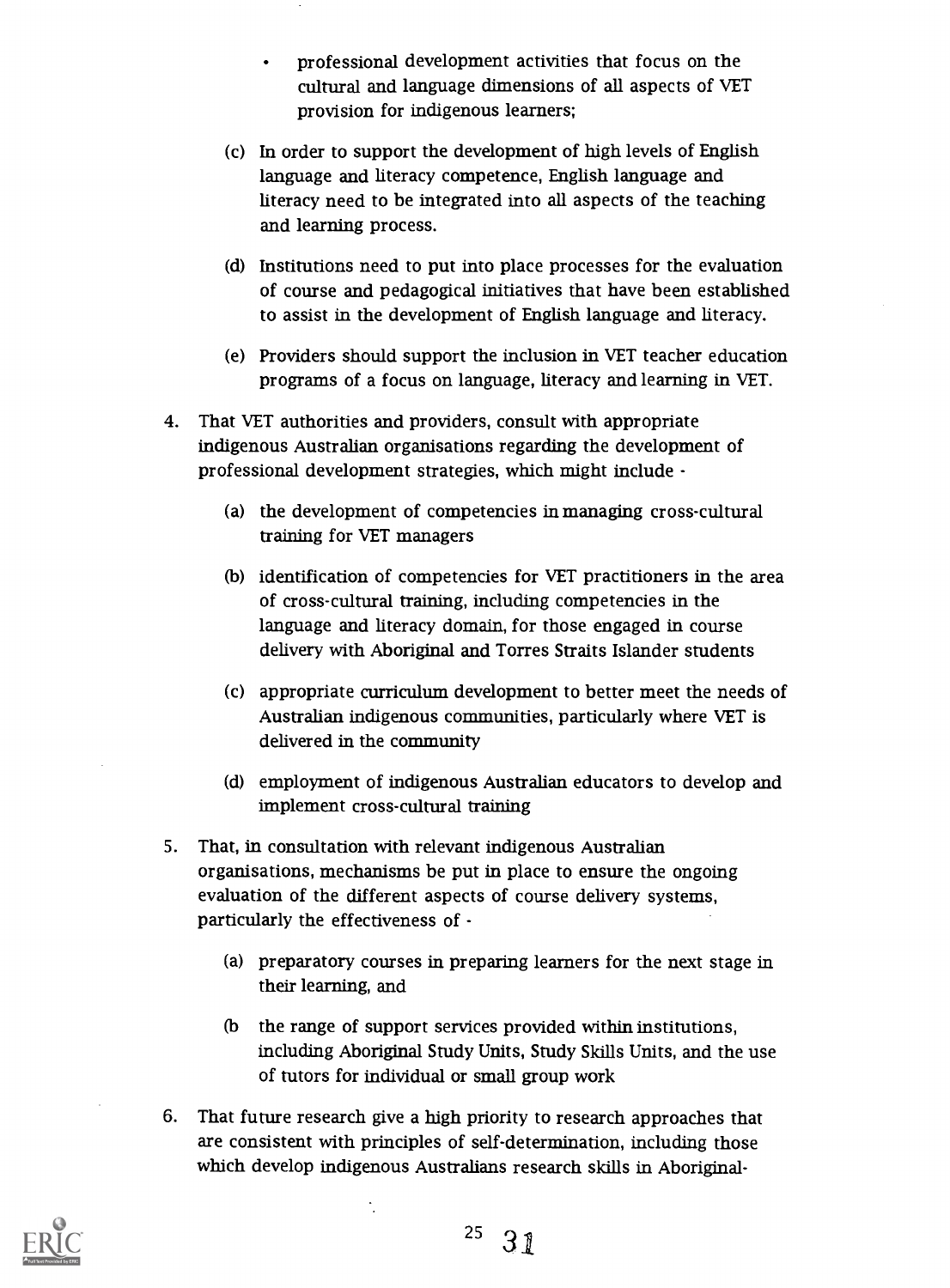controlled projects, collaborative research processes and communitybased inquiry.

- 7. That the following future directions for research on the outcomes of participation of indigenous Australians be considered in consultation with appropriate Aboriginal consultative bodies -
	- (a) Case studies of effective systems of delivery of courses to Aboriginal communities, examining in particular ways in which communities establish relationships with institutions and the issues they face in achieving cultural appropriate delivery and quality in course delivery
	- (b) Inquiry into the ways institutions can achieve closer collaboration with indigenous Australian communities
	- (c) The outcomes of participation for Aboriginal and Torres Straits Islander students attending VET courses that are not specifically designed for them
	- (d) Evaluation of the effectiveness of 'bridging' courses and employment programs
	- (e) In the area of language and literacy, examination of the use of Aboriginal languages in the classroom, and of the effectiveness of different kinds of language and literacy support
	- (f) Given that this project has focussed on issues of delivery 'within' institutions, investigation of the effectiveness of community-based provision of VET courses.

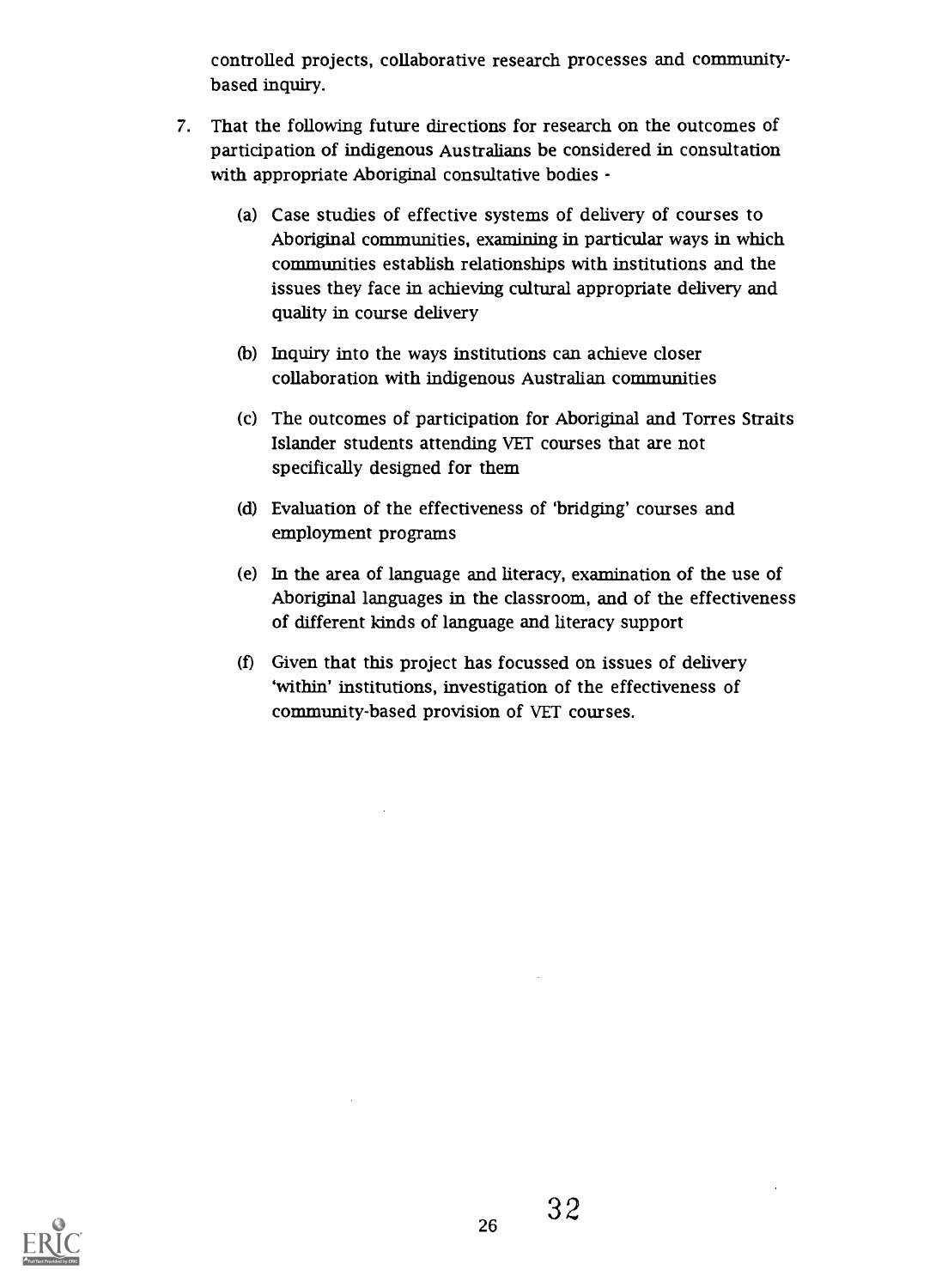

 $\frac{1}{2}$ 

PRINTED BY PRINTING SERVICES BRANCH  $\frac{1}{2}$ 

133

 $\mathbb{R}^2$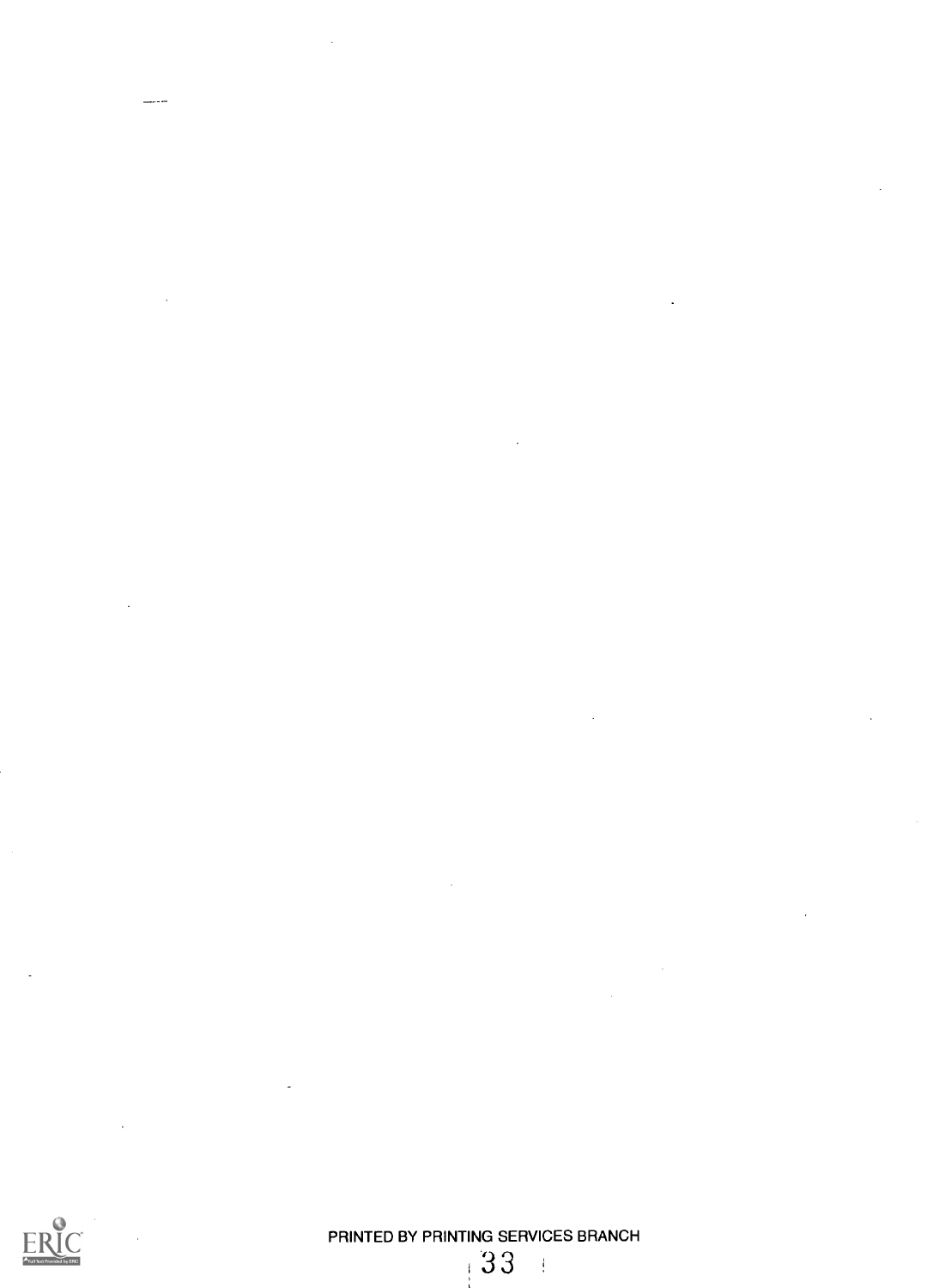## U.S. Department of Education

## Educational Resources Information Center (ERIC)

## Reproduction Release Form

For each document submitted, ERIC is required to obtain a signed reproduction release form indicating whether or not ERIC may reproduce the document. A copy of the release form appears below or you may obtain a form from the Clearinghouse. Please mail two copies of your document with a completed release form to:

ERIC Clearinghouse on Adult, Career, and Vocational Education

Acquisitions Coordinator

1900 Kenny Road

Columbus, OH 43210-1090

If you have any questions about submitting documents to ERIC, please call 1-800-848-4815, ext 47642 or e-mail <chambers.2@osu.edu>.

#### ERIC REPRODUCTION RELEASE FORM

#### I. Document Identification

Title: Culture Matters: Community Report

Author(s): Ma<del>lt</del>hew Buchanan & MezEgg

Date of Publication:  $\sqrt{q}6$ .

#### II. Reproduction Release

A. Timely and significant materials of interest to the educational community are announced in the monthly abstract journal of the ERIC system, Resources in Education (RIE). Documents are usually made available to users in microfiche, reproduced paper copy, and electronic media, and sold through the ERIC Document Reproduction Service (EDRS) or other ERIC vendors. Credit is given to the source of each document. If reproduction release is granted, one of the following notices is affixed to the document.

Level 1

"PERMISSION TO REPRODUCE AND DISSEMINATE THIS MATERIAL HAS BEEN GRANTED BY:

TO THE EDUCATIONAL RESOURCES INFORMATION CENTER (ERIC)."

Level 2A

"PERMISSION TO REPRODUCE AND DISSEMINATE THIS MATERIAL IN MICROFICHE AND IN ELECTRONIC MEDIA FOR ERIC COLLECTION SUBSCRIBERS ONLY HAS BEEN GRANTED BY:

TO THE EDUCATIONAL RESOURCES INFORMATION CENTER (ERIC)."

Level 2B

ERMISSION TO REPRODUCE AND DISSEMINATE THIS MATERIAL IN MICROFICHE ONLY HAS BEEN<br>1 Page: 1  $\overline{\mathsf{Q}}$  , 5 June 1998 Page: 1